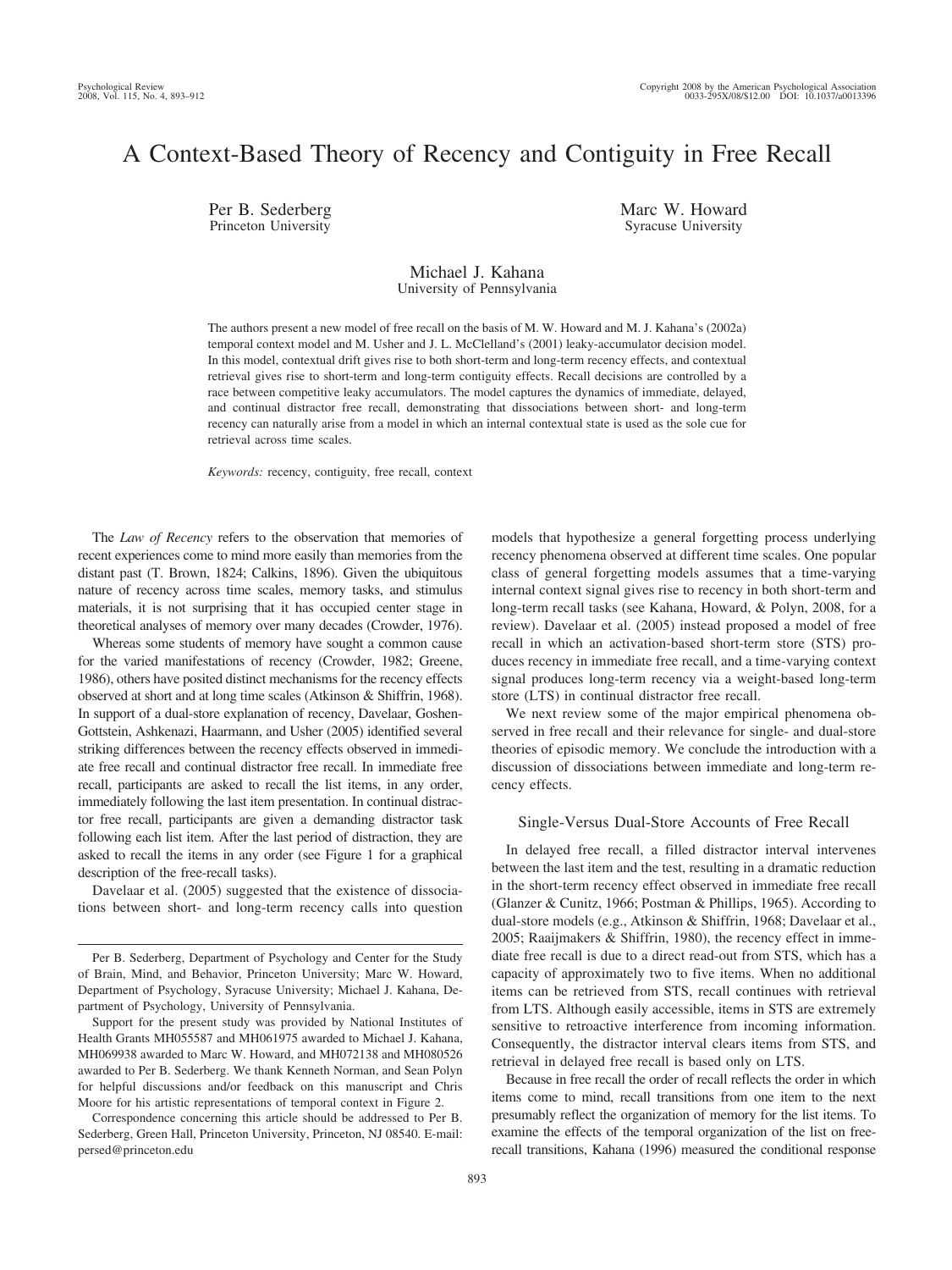

*Figure 1.* Graphical illustration of immediate, delayed, and continual distractor (Cont. Dist.) free recall. Each trial begins with a fixation cross. A row of asterisks signals participants to recall the items in any order.

probability as a function of lag (lag-CRP). Given that the participant has just recalled the item from serial position *i*, the lag-CRP indicates the probability that the next item recalled comes from serial position  $i +$ lag. Lag-CRP analyses have shown that the *contiguity effect*, a tendency for participants to recall items from nearby in the list to the just-recalled item, and the *asymmetry effect*, a tendency for participants to recall items in the forward direction, are extremely robust properties of free recall (see Kahana et al., 2008, for a review).

In much the same way that dual-store models provide a natural account of recency effects in immediate and delayed recall, they also provide a natural explanation of the contiguity effect in immediate and delayed recall. The search of associative memory model (SAM; Kimball, Smith, & Kahana, 2007; Mensink & Raaijmakers, 1988, 1989; Raaijmakers & Shiffrin, 1980, 1981; Sirotin, Kimball, & Kahana, 2005), a detailed implementation of a dual-store model, postulates that connections are strengthened in long-term memory between items that are simultaneously active in STS. A contiguity effect arises because items from nearby positions in the list are likely to be coactive in STS. The interitem associations then provide a boost in the probability of transitioning to a nearby item during retrieval from LTS (Kahana, 1996). It should be noted that the co-occurance of items in STS does not by itself explain the ubiquitous asymmetry observed in the lag-CRP—this asymmetry must be added to SAM as an external constraint.

The ease with which the dual-store model addresses recency and contiguity effects in immediate and delayed free recall would give rise to an almost unquestioned adoption of dual-store models of memory were it not for the discovery of the long-term recency effect in continual distractor free recall (Bjork & Whitten, 1974). In continual distractor free recall, there is a filled distractor interval not only between the last item and the recall test, as in delayed free recall, but also in the interval between the study of each list item. Buffer models of STS cannot account for recency in continual distractor free recall; if the end-of-list distractor in delayed free recall is sufficient to clear STS, then it should also be sufficient to clear STS in continual distractor free recall. Nonetheless, long-term recency effects are robustly observed in continual distractor free recall (Bjork & Whitten, 1974; Glenberg, Bradley, Kraus, & Renzaglia, 1983; Glenberg et al., 1980; Howard & Kahana, 1999; Neath, 1993; Thapar & Greene, 1993; Tzeng, 1973; Watkins, Neath, & Sechler, 1989).

The discovery of long-term recency effects led Crowder (1982) and Greene (1986) to conclude that STS could not sufficiently explain recency effects in free recall. Whereas it is easy to postulate an additional recency mechanism in LTS to account for the  $long-term$  recency effect, $1$  similarities between immediate and long-term recency made it appealing to develop single-store models of memory that account for recency across time scales with a common mechanism.

Temporal distinctiveness models (G. D. A. Brown, Neath, & Chater, 2007; Glenberg & Swanson, 1986; Murdock, 1960; Nairne, Neath, Serra, & Byun, 1997; Neath & Crowder, 1990, 1996) assume that recall of an item depends not on its absolute recency, but on its relative recency to other list items. According to this view, continual distractor free recall results in larger recency than delayed free recall because the last item in the list is more distinctive in continual distractor free recall due to the fact that the delay in the interstimulus interval has placed the other items further into the past. Because the relative spacing of the list is similar in immediate and continual distractor free recall, temporal distinctiveness models can account for the existence of both immediate and long-term recency using the same mechanism. Temporal distinctiveness models often leave the mechanism by which a temporally varying signal is implemented as an abstract concept; time tags (Yntema & Trask, 1963) or a randomly varying temporal context (Bower, 1972; Estes, 1955; Murdock, 1997) are two hypothesized candidates. The idea of a time-varying context representation has also been used to explain a wide range of interference phenomena (e.g., Kahana, in press; Mensink & Raaijmakers, 1988).

Like the recency effect, the contiguity effect also persists when items are separated by an interval of distracting activity (Howard & Kahana, 1999, see also Howard, Youker, & Venkatadass, 2008). Following similar logic to that used in our discussion of the long-term recency effect, STS cannot simultaneously account for the contiguity effect observed in continual distractor free recall and the effect of a delay on the recency effect—if the interitem distractor is effective at clearing items from STS, then adjacent items would never be in STS at the same time in continual distractor free recall.

Howard and Kahana (2002a) proposed the temporal context model (TCM) to account for the pattern of results observed for recency and contiguity effects in free recall across presentation schedules. During study, items are associated with the current state of a gradually

<sup>&</sup>lt;sup>1</sup> Atkinson and Shiffrin (1968) postulated that there was slow decay of information from LTS (see also Davelaar et al., 2005; Mensink & Raaijmakers, 1988, 1989; Raaijmakers, 1993; Sirotin et al., 2005).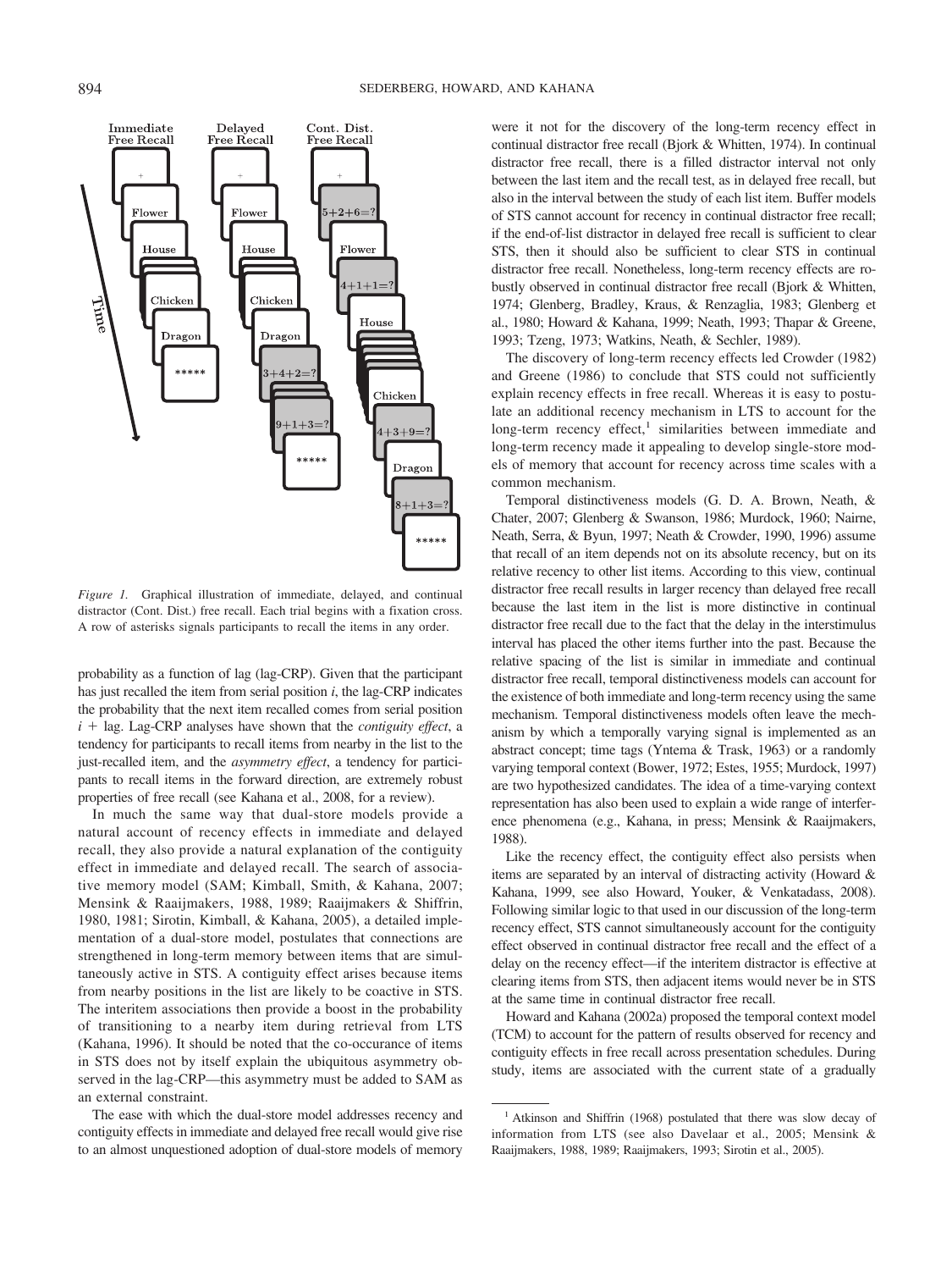changing representation of temporal context. The recency effect follows because items that were studied more recently are more similar to the time-of-test context. In TCM, the relative activation of the items in the list probabilistically determined which item was recalled. The contextual coding process along with the probabilistic choice rule enabled TCM to account for immediate and long-term recency using the same logic as distinctiveness models of long-term recency.

According to Howard and Kahana (2002a), temporal context is not independent of the items being presented. Rather than drifting randomly, as in stimulus fluctuation models (e.g., Estes, 1955; Mensink & Raaijmakers, 1989), context changes from moment to moment in TCM because the items, themselves, drive the evolution of context. This property provides a natural account of contiguity effects—when an item is recovered at test, it reinstates the temporal context active when that item was studied. Because this context overlaps with the encoding context of the items' neighbors, a contiguity effect results. Because the retrieval rule is sensitive to the relative activation of the list items, TCM predicts a long-term contiguity effect for the same reason as it predicts the long-term recency effect.

Howard and Kahana (2002a) focused on modeling the contextual evolution and retrieval process, noting that TCM lacked much of the machinery needed to account for the major phenomena observed in free recall. To account for these phenomena, additional mechanisms would be needed. For instance, TCM lacked a stopping rule that would determine when recall terminates. It also lacked mechanisms to account for recall latency as well as rules to avoid repetition of already-recalled items.

The assertion, made by both TCM and the distinctiveness models, that short- and long-term recency could share a common source is not universally accepted. A number of experimental dissociations between short- and long-term recency have been observed. Davelaar et al. (2005) argued that these dissociations could not be readily accounted for by single-store models in general, and TCM in particular.

Here we show that dissociations between short- and long-term recency can be addressed within the framework of context-based recency models without postulating separate short-term and longterm memory stores. Building on Howard and Kahana's (2002a) model of temporal context, we present a model of free recall in which cuing with context produces both short-term and long-term recency effects. In our model, we used a retrieval rule based on the dynamic decision model of Usher and McClelland (2001). According to this model, each item accumulates strength on the basis of its activation and competes with the other items for recall via lateral inhibition. Using this retrieval rule, recall of an item depends on both its absolute level of activation and its level of activation relative to other list items. As in the classic stimulus sampling theory of Estes (1955, 1959), evolved context in our model can be seen as an activation-based memory representation. However, it is the retrieval of weight-based associations between context and items that determines retrieval of memories at both short and long time scales.

We start by reviewing the empirical dissociations between short- and long-term recency. We then present an overview of the TCM framework and TCM-A, a model of free recall in which competing accumulators are used to retrieve particular items given a contextual cue (Usher & McClelland, 2001). A series of simulations demonstrate that TCM-A can address key dissociations between short- and long-term recency despite the fact that temporal context is the sole cue for recall in both short- and long-term recency experiments. More theoretical concerns about activationbased and weight-based memory are postponed until the General Discussion section.

#### Dissociations Between Short- and Long-Term Recency

Although there are many commonalities between short- and long-term recency in free recall (e.g., Greene, 1986), there are also a number of empirical dissociations between recency in these tasks. Two dissociations between recency in immediate and continual distractor free recall can be seen by examining the timing and order of participants' recalls. Although participants exhibit a similar tendency to begin recall at the end of the list in both tasks, they take longer to initiate recall in continual distractor free recall. Second, participants tend to recall several end-of-list items in succession in immediate free recall, whereas in continual distractor free recall, they tend to jump to earlier list items after recalling one or two items from the end of the list. This dissociation can be seen in the lag-CRP functions: In immediate free recall, the lag-CRP exhibits much stronger contiguity in early than in late output positions (Kahana, 1996). This is not the case in delayed or continual distractor free recall in which the contiguity effect is approximately constant across output positions (Howard & Kahana, 1999). A third dissociation can be seen in studies of proactive interference. Whereas the recency effect in immediate free recall is relatively insensitive to proactive interference (Craik & Birtwistle, 1971; Murdock, 1962), the recency effect in continual distractor free recall is reduced under conditions of high proactive interference (Davelaar et al., 2005). Finally, the long-term recency effect, but not the immediate recency effect, is disrupted in patients with anterograde amnesia (Carlesimo, Marfia, Loasses, & Caltagirone, 1996). Below we discuss each of these dissociations.

## *Dissociation: Time to First Recall*

A dissociation between immediate and continual distractor free recall can be seen in the time participants take to initiate recall. In immediate free recall, recall starts quickly with a burst of several items, typically from the end of the list (Kahana, 1996; Nilsson, Wright, & Murdock, 1975). As recall proceeds, interresponse times increase with output position (Murdock & Okada, 1970). Continual distractor free recall does not start with a quick burst of items, but starts slowly in a way that appears to require an effortful search. Analysis of response times from Howard and Kahana (1999) shows that the mean time to initiate recall was 1.04 s in immediate and 2.15 s in continual distractor free recall.

## *Dissociation: Changes in the Contiguity Effect With Output Position*

Davelaar et al. (2005) noted that in immediate free recall, the contiguity effect measured for the first few recalls is much more pronounced than the contiguity effect observed at later output positions (Howard & Kahana, 1999; Kahana, 1996; Kahana, Howard, Zaromb, & Wingfield, 2002) but that this decrease in the contiguity effect with output position is not observed in delayed or continual distractor free recall (Howard & Kahana, 1999; Kahana et al., 2002).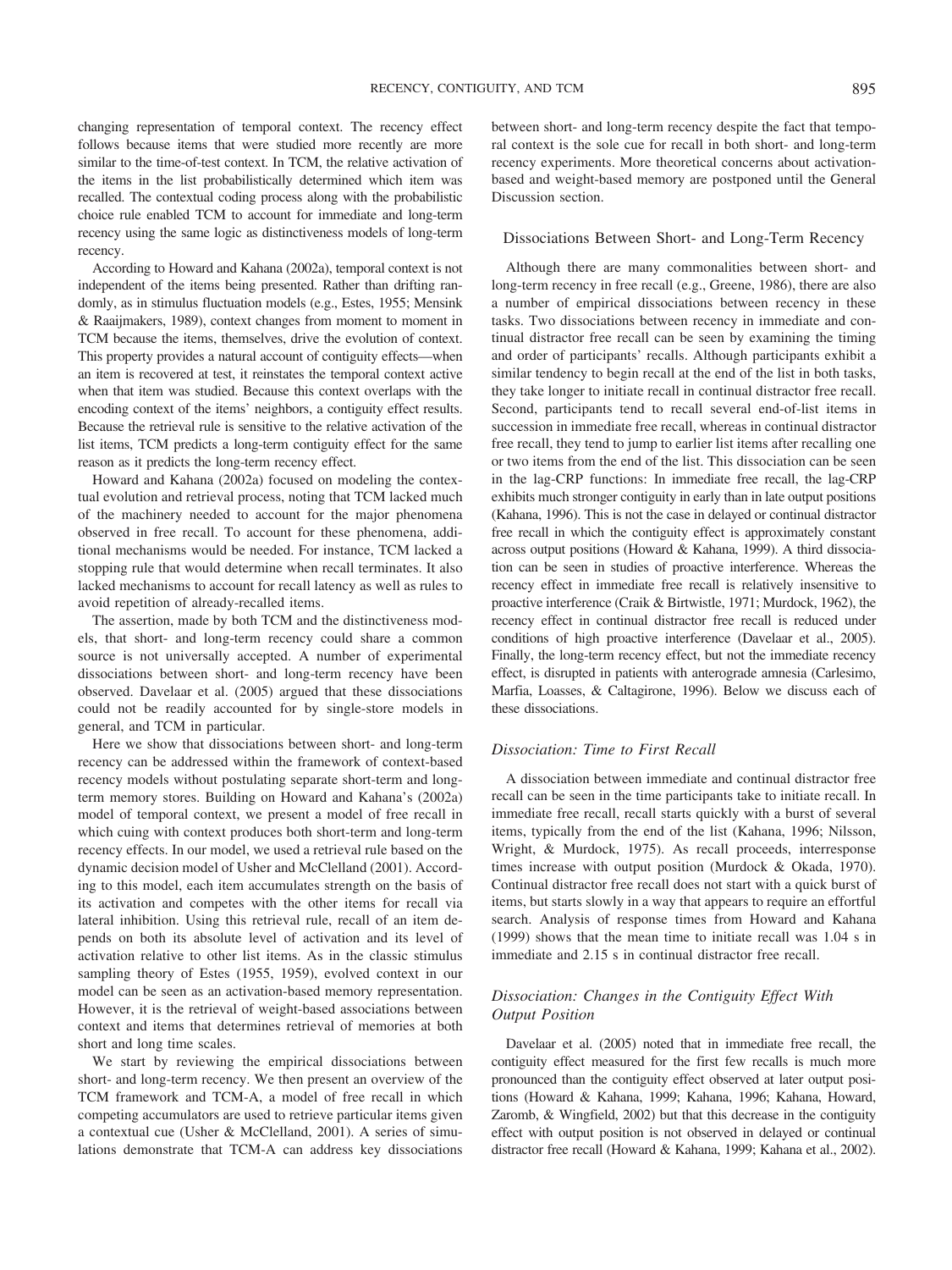According to buffer models, the change in the contiguity effect with output position occurs because participants begin recall by reporting all of the items available in STS (Davelaar et al., 2005; Kahana, 1996). The items in STS at the time of test tend to be from the end of the list. In immediate free recall, these adjacent items are recalled first. Later in recall, responses depend on retrieval from LTS, resulting in a reduced contiguity effect. According to two-store models, retrieval in continual distractor free recall takes place entirely from LTS, so there would be no reason for the contiguity effect to change with output position (Davelaar et al., 2005).

#### *Dissociation: Proactive Interference*

The short-term recency effect observed in immediate free recall is remarkably insensitive to proactive interference. This point was illustrated nicely by Murdock (1962), who showed that the magnitude of the recency effect in immediate free recall was the same for lists of 20, 30, and 40 items (Murdock, 1974). One might have expected that recall would decrease with increasing list length due to the buildup of proactive interference. In fact, the robustness of short-term recency to proactive interference may be the single most compelling rationale for a short-term memory buffer—no matter how much information a participant has been exposed to over the course of their lives, information presented in the last couple of seconds remains accessible.<sup>2</sup>

Davelaar et al. (2005) presented an experiment in which they observed a reduction in the magnitude of the recency effect in continual distractor, but not in immediate free recall, due to proactive interference from semantically similar items on a previous list. It is reasonable to assume that presenting two lists of semantically similar items effectively increases the list length of the second list, and thus increases proactive interference, due to the semantic associations with the prior list items (e.g., Underwood, 1983).

#### *Dissociation: Anterograde Amnesia*

Carlesimo et al. (1996) reported a dissociation between shortand long-term recency, as measured by two tasks given to amnesic and control participants. They tested immediate recency by means of a standard immediate free-recall procedure with each of 10 list items presented for 5 s. The test for long-term recency was quite different; they had participants solve lists of 10 anagrams, with 30 s for each anagram. Each anagram was preceded by a 10-s distractor of backwards counting, and the last item was followed by 30 s of backwards counting. The behavioral results revealed no difference in recall for the last serial position in immediate free recall but showed a decrease in recall relative to controls at all positions in their variant of continual distractor free recall. These results were taken as support for dual-store models of free recall because the amnesics' presumably intact STS supports recall of recency items in immediate free recall, whereas their damaged LTS impairs recall of recency items in continual distractor.

Because the critical comparison of Carlesimo et al. (1996) is between two very different tasks, it is difficult to make strong inferences from their reported dissociation. Furthermore, their use of a very slow presentation rate would allow participants to engage in extensive rehearsal, thus further confounding the relationship between the items' nominal and functional serial positions (Brodie & Murdock, 1977; G. D. A. Brown, Sala, Foster, & Vousden, 2007; Tan & Ward, 2000; Ward, Woodward, Stevens, & Stinson, 2003). Nonetheless, the data are sufficiently interesting to warrant further theoretical investigation.

#### **Overview**

Howard and Kahana's (2002a) implementation of TCM lacked the mechanisms needed to account for a number of free-recall phenomenon, including the key short- versus long-term recency dissociations outlined above. We present a new model that combines the associative framework of TCM with a dynamical decision component. The new model, called *TCM-A*, replaces the old retrieval rule in TCM with a set of leaky, competitive accumulators representing the activations of the words in the list (Usher & McClelland, 2001). As part of the general class of diffusion models (e.g., Ratcliff, 1978, 2006), the Usher and McClelland (2001) decision model has gained considerable currency in both psychology and neuroscience, providing realistic accounts of behavioral reaction times and neural activity during a wide variety of tasks (Bogacz, 2007; Bogacz, Usher, Zhang, & McClelland, 2007; McMillen & Holmes, 2006).

The novel property of TCM-A that enables it to account for the key dissociations between short- and long-term recency is that the accumulator retrieval rule is sensitive both to the relative and absolute activation of items in selecting a candidate item to recall. This, coupled with the gradual change of temporal context across output positions, ensures that the recency effect in immediate free recall extends over several output positions, whereas the recency effect in continual distractor free recall falls off more steeply, affecting primarily the last item.

The next sections provide an overview of the TCM framework and describe the implementation of TCM-A in detail, followed by the results of simulations compared with data from Howard and Kahana (1999). These simulations show that our elaborated version of TCM can account for the four dissociations described above. We conclude that although a separate working memory buffer may serve other useful cognitive functions (Jonides et al., 2007), it does not appear necessary to propose a mechanism in addition to a gradually changing state of temporal context to account for the recency and contiguity effects observed in free recall.

#### *TCM With Accumulating Retrieval Dynamics*

Howard and Kahana's (2002a) TCM describes how context is represented and how it evolves as a consequence of item encoding and retrieval. It also describes an associative architecture that links items to context and context to items. In this section, we describe TCM-A, a model of free recall in which the basic assumptions of TCM are implemented in a neural network that can flexibly store and retrieve episodic memories. A key component of TCM-A is a retrieval rule based on the Usher and McClelland (2001) competitive leaky-accumulator choice model. We first provide a nonmathematical walk-through of TCM-A's assumptions and their implications for modeling free-recall data. We then provide a more

<sup>2</sup> Whereas the recency effect in immediate free recall does not appear to be sensitive to proactive interference, proactive interference does affect immediate recognition memory for recently experienced items (e.g., Monsell, 1978; van Vugt, Sekuler, Wilson, & Kahana, 2008).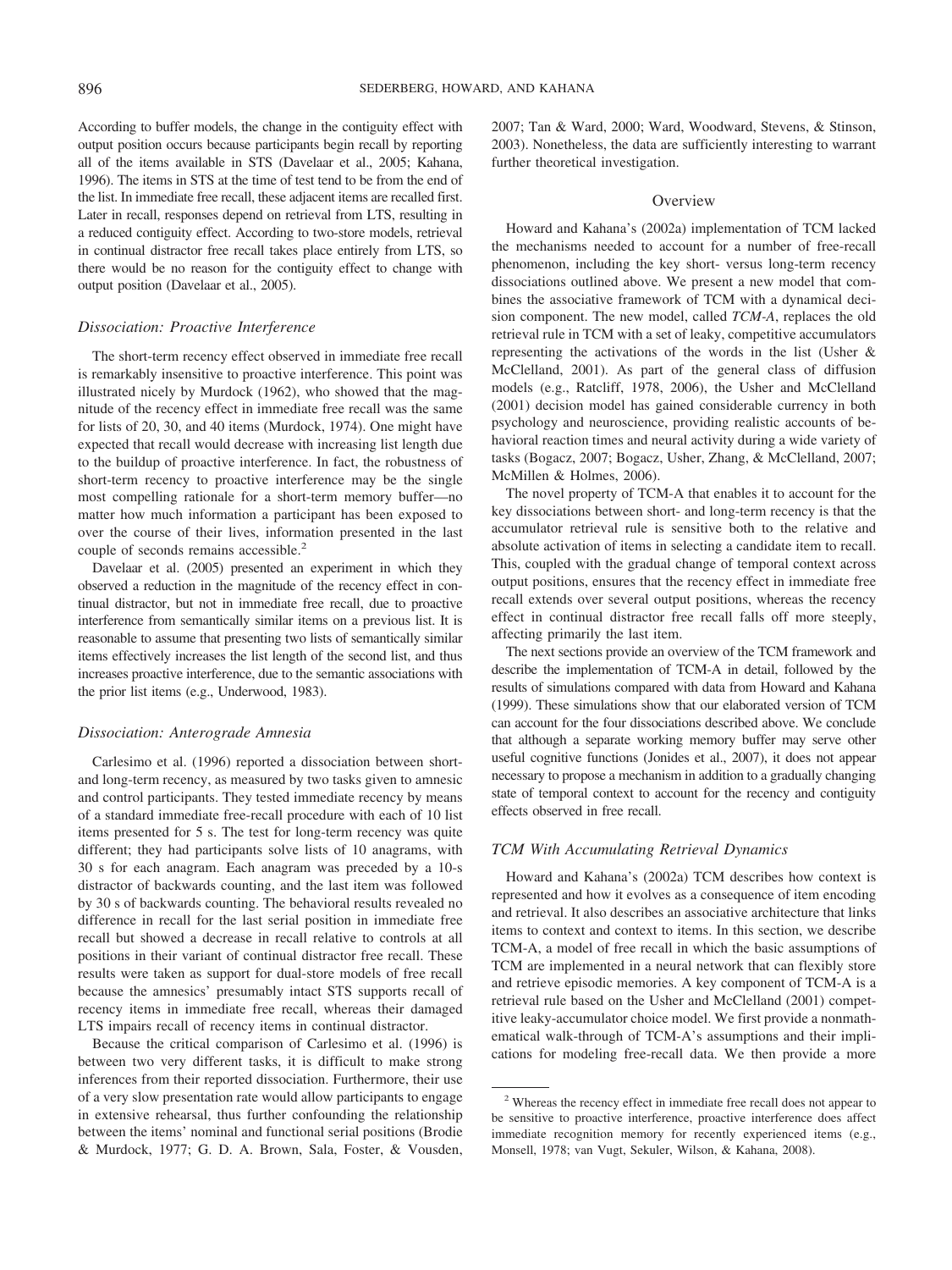formal treatment of the model and its implementation. In our description of TCM-A below, we note aspects of the model that differ from the original TCM (Howard & Kahana, 2002a; Howard, Kahana, & Wingfield, 2006).<sup>3</sup>

## *Overview of the TCM Framework*

At the heart of TCM is a representation of temporal context, which is composed of a set of feature values slowly drifting through a high-dimensional feature space. Whereas early theorists modeled temporal context as feature values that change over time due to random fluctuations in the input (Anderson & Bower, 1972; Estes, 1955), in TCM, activation of item representations, either during presentation or retrieval, drives the evolution of context.

Prior to studying a list, TCM assumes that each list item is associated with a preexperimental contextual representation. This contextual representation would in general be an amalgam of many prior contexts in which the item has appeared, but for the sake of simplicity, we will assume that all prior contexts combine into a single aggregate representation. As a participant studies each list item, the item activates its preexperimental context via the stored item-to-context associative connections (see Figure 2).<sup>4</sup> This preexperimental context representation is then added to the current state of temporal context, which must first decay to make room for the newly inserted item. This process, whereby each studied item activates its preexperimental context, which, in turn, is combined with the current context, causes the contextual mechanism to drift as each new item is encoded. Because previous states of context are not completely obliterated by incoming information, this induces a correlation in successive states of context.

To make this more concrete, suppose that a participant studied the list *flower*, *house*, *chicken*, and *dragon*. When *flower* is studied, it would activate flower-related information in memory (i.e., its preexperimental context). This information would enter the current context, indicated by the picture of a flower in the context layer of Figure 2. When *house* is studied, it would activate house-related contextual information, which would enter the current state of context, weakening the strength of the flower-related information in the evolving context representation. This would continue for each item presentation, so that by the time *dragon* is studied (as indicated by the double circle in the item layer of Figure 2), the current state of context would include the preexperimental contexts of *flower*, *house*, *chicken*, and *dragon*, with the dragon context being represented more strongly than the chicken context, which, in turn, would be represented more strongly than the house context, etc. (see the context layer at the bottom of Figure 2). By this mechanism, the contexts or thoughts evoked by each studied item push the internal context signal through a high-dimensional space.

As context evolves, the current state of context becomes associated with each studied item. This learning involves the creation of a new association between the state of context when that item was presented and its item representation. This enables subsequent states of context to cue for the item to the extent that it overlaps with this encoding state. In addition, an association is updated between the item representation and the contextual state, such that repeating an item will enable it to recover this newly learned state of context. As described in more detail below, these context-toitem and item-to-context associations are represented as networks of Hebbian connections in our neural network implementation.

At the beginning of the recall period, the time-of-test context serves as a retrieval cue, activating items via the context-to-item associations stored in memory. By this point, each studied item has been associated with an experimental list context in addition to a preexperimental context. Because recent list items (e.g., *dragon*) are most strongly represented in the time-of-test context, cuing with time-of-test context gives rise to greater activation of end-oflist items, which gives rise to the recency effect.

Although many items are activated to some extent by the contextual cue, only one item may be recalled at a time. The process by which an individual item is selected for recall involves a competition among a set of leaky accumulators that correspond to the items. As suggested in the top right of Figure 2, each item accumulates strength in the presence of noise on the basis of the degree to which it is activated by the cue context. Item accumulators inhibit other accumulators, until an accumulator corresponding to a not-yet-recalled item crosses a threshold. In this example, the items near the end of the list have the greatest activation, which is indicated by the size of each circle representing an item. Consequently, the accumulators corresponding to end-of-list items grow faster than those corresponding to earlier list items, and have an increased chance of crossing threshold first.

Once recalled, an item is re-presented to the item layer and used to update the current state of temporal context. The retrieval of an item also retrieves the state of temporal context that was present when it was first studied. Consequently, context is updated with a combination of the preexperimental and newly learned contextual representations of the just-recalled item. This new state of context now serves as the cue to recall further items.

The preexperimental contextual features for the just-recalled item provide a forward-asymmetric cue for nearby list items because they were present in context only after that item was presented during encoding. The newly learned contextual features that were encoded when that item was studied provide a bidirectional cue for nearby list items because those features were part of temporal context both before and after the item was presented. The combined forwardasymmetric and bidirectional cue for subsequent recalls gives rise to the characteristic asymmetric contiguity effect.

This recall process, in which the just-recalled item updates the current state of temporal context, which then provides a cue for the subsequent recall, continues until all the items are recalled or time runs out.

#### *Formal Description of TCM-A*

*The evolution of context.* The state of context at time Step *i*, **t***<sup>i</sup>* , evolves due to the information that is currently being processed by the memory system. Mathematically, TCM-A models the context vector as evolving according to the equation:

$$
\mathbf{t}_i = \rho_i \mathbf{t}_{i-1} + \beta \mathbf{t}_i^{IN},\tag{1}
$$

where  $\beta$  is a parameter that determines the rate of contextual drift during encoding,  $\rho_i$  is a scaling parameter chosen at each time step

<sup>3</sup> Our TCM-A software may be freely obtained at http://memory .psych.upenn.edu/.

<sup>&</sup>lt;sup>4</sup> Although we assume that these preexperimental contextual representations are independent across items, one could easily extend the model to allow for correlated contexts.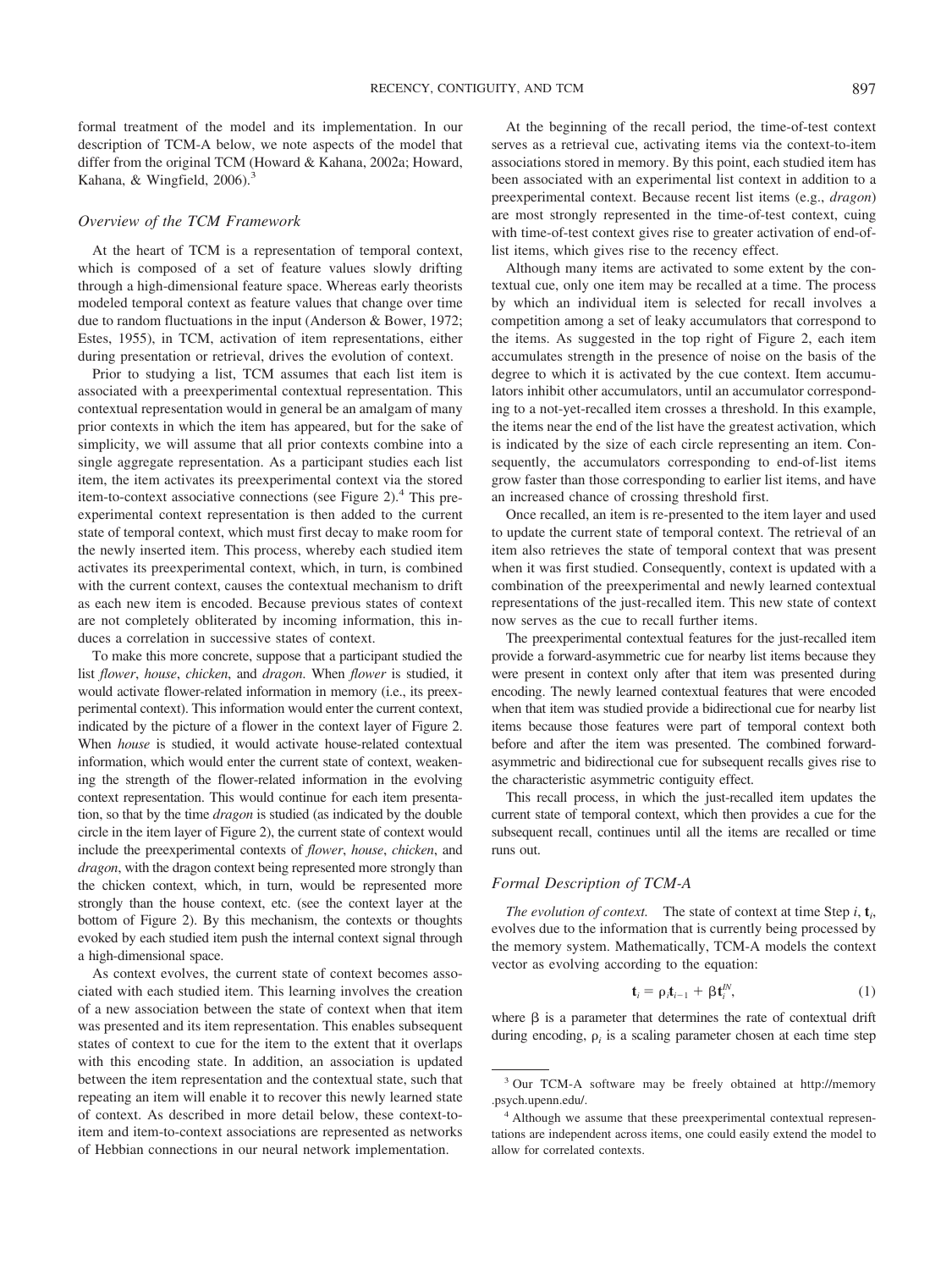

*Figure 2.* Temporal context model (TCM-A) with an accumulator-based retrieval rule. TCM-A is composed of three main layers: an item and a context layer, which are connected by associative matrices, and a layer of accumulators that provide a competitive retrieval mechanism. See the main text for a complete description of how these layers interact to store and retrieve episodic memories. Assoc.  $=$  Association.

such that  $\mathbf{t}_i$  is always of unit length, and  $\mathbf{t}_i^{\prime N}$  is the input at time Step *i* (throughout this article, we use boldface letters to denote vectors and matrices).  $\mathbf{t}_0$  is the state of context prevailing when the first item,  $\mathbf{f}_1$ , is presented for study. In TCM-A, as in prior work on TCM, we assume that the vectors representing the studied items, denoted as **f***<sup>i</sup>* , are orthonormal. As we explain below, the input pattern  $t_1^N$  is the

contextual information retrieved by item  $f_1$ . Thus, after  $f_1$  has been studied,  $\mathbf{t}_1 = \rho_1 \mathbf{t}_0 + \beta \mathbf{t}_1^N$ . This is the context that prevails when the subsequent item,  $f_2$ , is presented.

*Hebbian associative memory.* Matrices are used in TCM-A to represent item-to-context and context-to-item associations (see Figure 2). The context-to-item associations are stored in a matrix,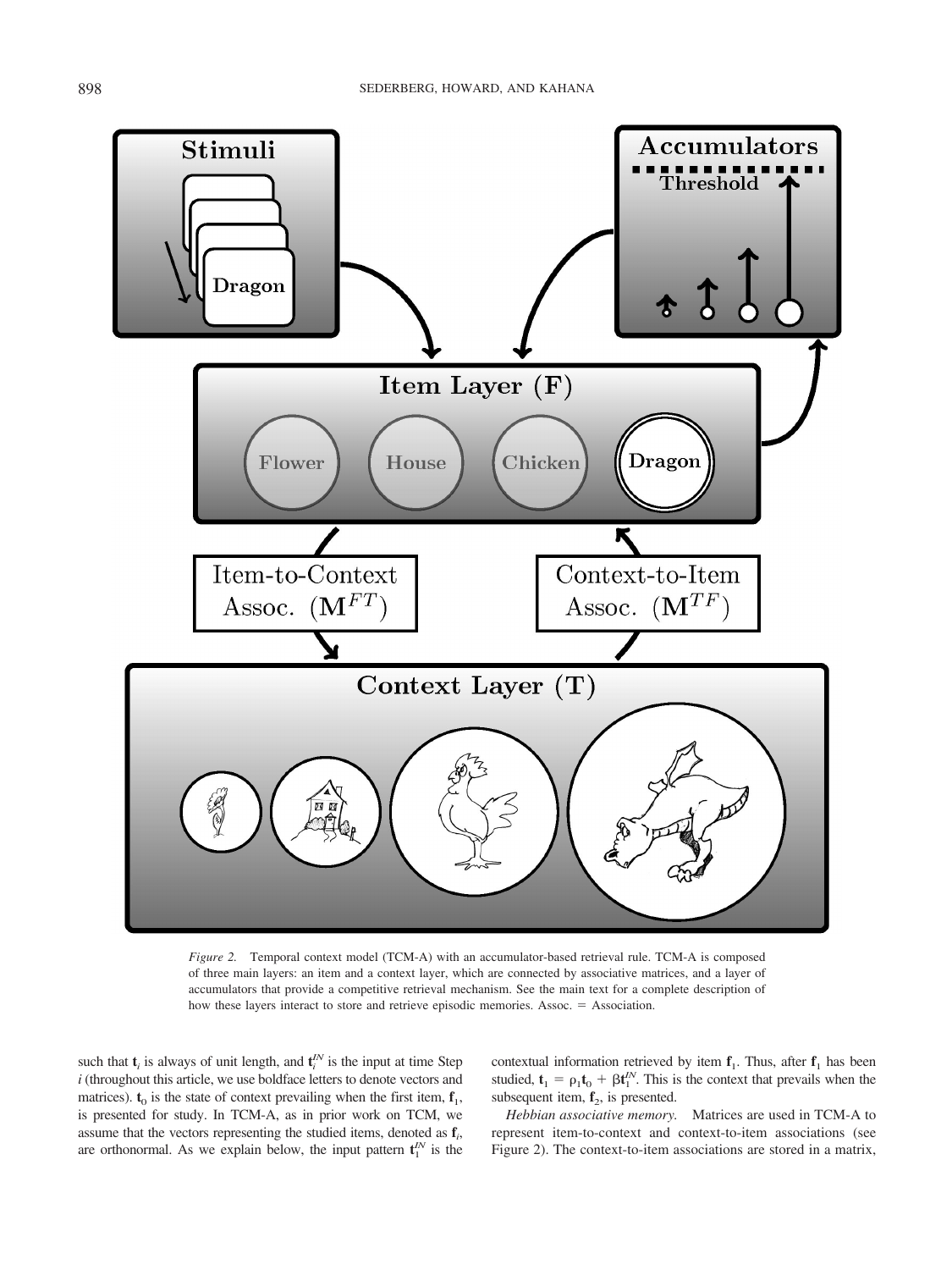**M***TF*, which allows contextual states to cue items. The item-tocontext matrix, **M***FT*, allows items to recover previous states of context. The input pattern  $\mathbf{t}^{IN}_{i}$  that drives the evolution of context in Equation 1 is calculated from  $M^{FT}$  and the item  $f_i$  as:

$$
\mathbf{t}_i^N \propto \mathbf{M}^{FT} \mathbf{f}_i, \tag{2}
$$

where the proportionality symbol reflects the fact that  $\mathbf{t}^{IN}_{i}$  is normalized to be of unit length before contributing to Equation 1.

In TCM-A, we distinguish between preexperimental and experimentally learned item-to-context associations, which we denote as  $M_{pre}^{FT}$  and  $M_{exp}^{FT}$ , respectively. These terms are weighted by a parameter  $\gamma FT$ :

$$
\mathbf{M}^{FT} = (1 - \gamma_{FT})\mathbf{M}_{pre}^{FT} + \gamma_{FT}\mathbf{M}_{exp}^{FT}
$$
(3)

We also distinguish between preexperimental and experimentally learned context-to-item associations via  $\mathbf{M}_{pre}^{TF}$  and  $\mathbf{M}_{exp}^{TF}$ , weighted similarly by a parameter  $\gamma T$ :

$$
\mathbf{M}^{TF} = (1 - \gamma_{TF}) \mathbf{M}_{pre}^{TF} + \gamma_{TF} \mathbf{M}_{exp}^{TF}.
$$
 (4)

This distinction between new (episodic) learning and longstanding (semantic) knowledge enables TCM-A to simulate performance in situations in which the mechanisms responsible for new associative learning have been damaged (Carlesimo et al., 1996). A similar assumption made in the eSAM and fSAM models proved crucial for simulating the interacting effects of preexperimental and new learning in categorized free recall (Sirotin et al., 2005) and in the Deese–Roediger–McDermott false-memory paradigm (Kimball et al., 2007).

For simplicity, we fix  $M_{pre}^{FT}$  and  $M_{pre}^{TF}$  as identity matrices that do not change during the encoding and recall of a simulated list. Clearly, these preexperimental weight matrices must change over time, but at a much slower time scale than the course of a single simulated list. The use of identity matrices for the preexperimental weights implies that there is no semantic similarity between items in the list. Although preexperimental interitem similarity does affect memory retrieval in free recall (Howard & Kahana, 2002b), it is not necessary to build semantic similarity into the model to illustrate differences between short-term and long-term recency effects. Finally, the matrices representing experimental item-to-context associations,  $M_{exp}^{FT}$ and  $M_{exp}^{tr}$ , are set to zero at the beginning of each simulated list and updated to learn the associations between items and context during the list presentation.<sup>5</sup>

*Associations between context and items.* TCM-A assumes that items become associated with context. We update a Hebbian outer product matrix,  $M_{exp}^{T_F}$ , that associates the prevailing context with the presented item's representation. This follows the equation:

$$
\Delta \mathbf{M}_{exp}^{TF} = \phi_i \mathbf{f}_i \mathbf{t}_{i-1}^\top,\tag{5}
$$

where  $\top$  denotes the transpose operator (note that the transpose operator bears no relation to our use of **t** to denote the state of temporal context).6 As described in the *Modeling primacy* section,  $\phi_i$  biases learning depending on the item's serial position in the list such that items from early serial positions are more strongly encoded. Similar assumptions have been used by computational models to describe primacy effects in serial recall (e.g., G. D. A. Brown, Preece, & Hulme, 2000; Burgess & Hitch, 1999).

*Associations between items and context.* As with the contextto-item associations, we also increment the Hebbian outer product matrix,  $M_{exp}^{FT}$ , that associates the active item to the state of context when that item was presented:

$$
\Delta \mathbf{M}_{exp}^{FT} = \mathbf{t}_{i-1} \mathbf{f}_i^{\top}.
$$
 (6)

As a consequence of this learning in  $M_{exp}^{FT}$ , recalling an item recovers the state of context prevailing just prior to its initial presentation.

While storing the newly learned associations between  $t_0$  and  $f_1$ , we update the current state of temporal context according to Equation 1. Specifically,  $\mathbf{t}_1 = \rho_1 \mathbf{t}_0 + \beta \mathbf{t}_1^{\prime N}$ . The first time an item is presented, only  $M_{pre}^{FT}$  contributes to the retrieved context because the newly learned association between that item and the experimental context has yet to be stored. For instance,  $t_1^N$  will be given by the equation:

$$
\mathbf{t}_1^{IN} = \mathbf{M}_{pre}^{FT} \mathbf{f}_1. \tag{7}
$$

Because  $M_{pre}^{FT}$  is an identity matrix, and the  $f_i$ s are orthonormal, this means that the input patterns caused by a list of unique items will also be orthonormal. Thus, the state of context following the presentation of  $f_1$  is simply a weighted sum of the prior state of context,  $\mathbf{t}_0$ , and the representation of  $\mathbf{f}_1$ . Following the presentation of  $f_2$ , we would have  $f_2 = \rho_2 f_1 + \beta f_2^{N} = \rho_2 \rho_1 f_0 + \rho_2 \beta f_1^{N} + \beta f_2^{N}$ . Note that  $\mathbf{t}_2^{\prime N}$  will have a larger weight than  $\mathbf{t}_1^{\prime N}$  because  $\rho_i < 1$ .

*The order of encoding operations.* In our simulations, when an item is presented during study, we first store the context-to-item association in  $M_{exp}^{TF}$  on the basis of the prevailing state of context when that item was presented (Equation 5). We next calculate  $t^{IN}$ according to Equation 2 but then update the item-to-context association in  $M_{exp}^{FT}$  (Equation 6) prior to using the  $t^{IN}$  calculated in the previous step to update context (Equation 1). That is, we do not allow the item-to-context weights to bind an item to the context that it has just retrieved. To some extent, this is simply a matter of convenience—there would be essentially no effect on the simulations we report here if this were not the case.<sup>7</sup> One potential mechanism whereby items could avoid being bound to their own retrieved context is offered by the hypothesis that theta oscillations give rise to separate encoding and retrieval phases at region CA1 of the hippocampus (Hasselmo, Bodelon, & Wyble, 2002). Siekmeier, Hasselmo, Howard, and Coyle (2007) showed how this mechanism could be used to modulate encoding

<sup>5</sup> Resetting the experimental association matrices between lists is a simplification to allow us to focus on intra- rather than interlist effects.

 $6$  In this implementation, we are assuming that the dimensionality of the **f** vectors is the same as the dimensionality of the **t** vectors. This is not a necessary feature of the model.

 $7$  If we did allow items to be bound to their own retrieved contexts, then we could recover the same simulation results with only changes to model parameters. Specifically,  $t_i^N$  would include an additional term of  $t_{i-1}$ , which could be accounted for by decreasing  $\beta$  relative to the model as implemented here. Although, the simulations we report would be identical, it may be that a meaningful difference between our implementation and one in which the items were bound to their own retrieved contexts would arise after many repeated item presentations.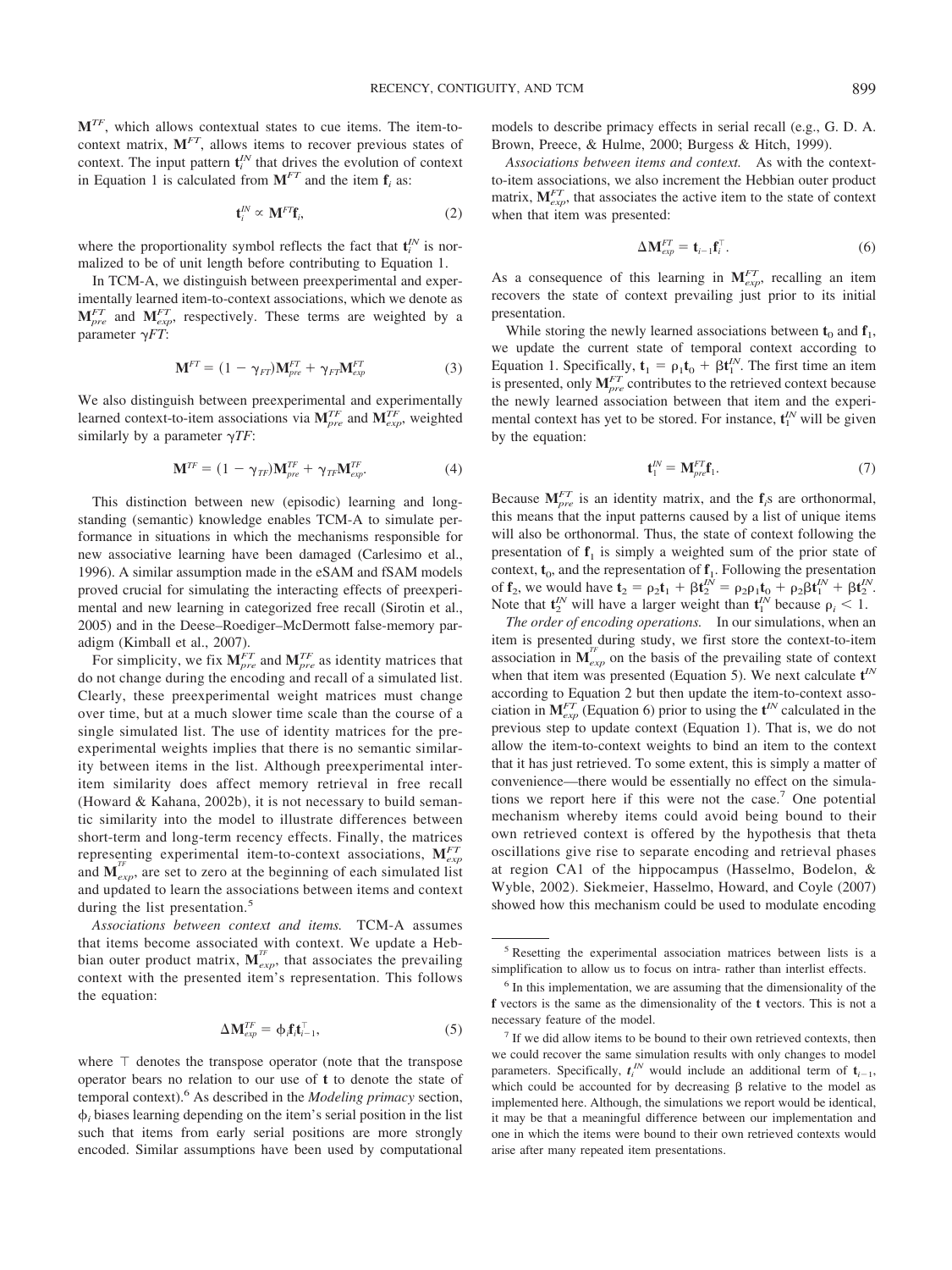and retrieval of temporal context in much the same way we describe here.

*Contextual states are used to retrieve item representations.* According to dual-store models of free recall, retrieval begins by first reporting the items in STS, or those items whose activations exceed a threshold (Davelaar et al., 2005; Raaijmakers & Shiffrin, 1981; Sirotin et al., 2005). It is this buffer mechanism that is responsible for the recency effect in immediate free recall and the recency dissociations between immediate and continual distractor free recall. Unlike these models, TCM-A assumes that recall begins by using the time-of-test context as a retrieval cue. The time-of-test context serves as a cue for recall of items via **M***TF*.

Multiplying  $M^{TF}$  by the context vector,  $t_{test}$ , retrieves a superposition of the items **f***<sup>i</sup>* , each activated to the extent that the time-of-test context overlaps with both their encoding and preexperimental contexts stored in **M***TF*:

$$
\tilde{\mathbf{f}} = \mathbf{M}^{TF}\mathbf{t}_{\text{test}} = (1 - \gamma_{TF})(\mathbf{M}_{\text{pre}}^{TF}\mathbf{t}_{\text{test}}) + \gamma_{TF}(\mathbf{M}_{\text{exp}}^{TF}\mathbf{t}_{\text{test}}),
$$
(8)

where the second line follows from the decomposition of **M***TF* (Equation 4). Multiplying Equation 8 from the left with  $f_i^T$ , we find that the activation of each item  $\tilde{f}$ , is:

$$
\tilde{\mathbf{f}}_i = (1 - \gamma_{TF})(\mathbf{t}_i^{IN} \cdot \mathbf{t}_{\text{test}}) + \gamma_{TF}(\mathbf{t}_{i-1} \cdot \mathbf{t}_{\text{test}})
$$
(9)

because  $\mathbf{f}_i^{\text{T}} \mathbf{M}_{pre}^{TF} = \mathbf{t}_i^{IN}$  and  $\mathbf{f}_i^{\text{T}} \mathbf{M}_{exp}^{TF} = \mathbf{t}_{i-1}$ . Thus, items that were originally seen in a study context  $(t_{i-1})$  that are similar to the time-of-test context will be more strongly activated than those that were originally seen in a completely dissimilar context. Similarly, recently studied items will be more strongly activated because they will have greater representation (via  $t_i^N$ ) than early list items in the time-of-test context vector. This latter mechanism enables a recency effect in the absence of new learning at either  $\mathbf{M}_{exp}^{T}$  or  $\mathbf{M}_{exp}^{FT}$ . This property will turn out to be crucial in our account of anterograde amnesia.

We fixed  $\gamma_{TF}$  at 0.8 (except for the amnesia simulations), which indicates that the item activations derived from the time-of-test context are based more on the newly learned experimental contextto-item associations than on the preexperimental associations. Although one could imagine that participants might dynamically bias retrieval to favor preexperimental/semantic or newly learned experimental/temporal associations, which would be equivalent to changing  $\gamma_{TF}$  during the recall period, we do not consider such biasing effects in this article.

*Accumulator-based retrieval mechanism.* In TCM-A, we replaced the Luce choice retrieval rule (Howard and Kahana, 2002a) used in previous implementations of TCM with a set of competitive, leaky accumulators, as described in the Usher-McClelland model of perceptual decision making (Usher & McClelland, 2001). The Usher-McClelland accumulator model has a number of desirable properties, including the ability to model competitive choice processes with realistic reaction times.

The item activations **˜f** derived from the current state of context (Equation 8) provide the input to the accumulators, scaled by the coefficient of variation  $(C_V)$  of the item activations, defined as the standard deviation divided by the mean. The  $C_V$  serves as a measure of dispersion in the input to the accumulators, scaling the input so the accumulators can optimally decide between the retrieval choices. To ensure that only relevant inputs are considered in the determination of the input dispersion, items whose activa-

tions are below a minimum activation  $(\mathbf{\tilde{f}}_i < \alpha_{min})$  are not included in the calculation of the  $C_V$ . If the  $C_V$  is greater than one, then the input is of high variance relative to its mean (i.e., the input is highly dispersed) and is scaled up to allow the accumulators to make a faster decision. Conversely, if the  $C_V$  is less than 1, then the input's variance is low relative to its mean (i.e., the input is less dispersed), and item activations are scaled down, giving the accumulators more time to differentiate between the items. In our simulations of immediate and delayed free recall, the  $C_V$  factor is typically less than one and scales the inputs down at the start of recall, whereas in simulations of continual distractor free recall, the  $C_V$  factor scales the inputs up at the start of recall. Finally, if the  $C_V$  is undefined or zero, as is the case when the standard deviation or mean across item activations is zero, the  $C_V$  remains unchanged from the previous recall or is set to one if there have been no previous responses.

At the start of recall, the accumulators **x** are initialized to zero. They then evolve over the course of a retrieval attempt according to the following equations:

$$
\mathbf{x}_{s} = (1 - \tau \kappa - \tau \lambda \mathbf{L}) \mathbf{x}_{s-1} + \tau C_{v} \mathbf{\tilde{f}} + \varepsilon
$$
  

$$
\mathbf{x}_{s} \rightarrow \max(\mathbf{x}_{s}, 0),
$$
 (10)

where  $\mathbf{x}_s$  is the new state of the vector of accumulators across all list items at retrieval Time Step *s*,  $C_V \tilde{f}$  is the scaled vector of inputs to these accumulators (provided by TCM-A from the current state of context),  $\kappa$  is a constant controlling the strength of recurrent inhibition,  $\lambda$  is a constant controlling the strength of lateral inhibition, **L** is a lateral inhibition matrix with components  $L_{ii} = (1 \delta_{ij}$ ), where  $\delta_{ij}$  is the Kronecker delta, which equals 1 if  $i = j$  and 0 otherwise, ε is a vector of normally distributed random variables with mean zero and standard deviation  $\sigma$ , and  $\tau$  scales the rate of growth of the accumulators at each time step. The second line reflects a component-wise comparison between **x***<sup>s</sup>* and zero such that none of the components of **x** can go below zero to prevent negative activations. The equations for the accumulators are exactly as presented in Usher and McClelland (2001), with the exception that rather than a two-choice response, we have *l* accumulators corresponding to the *l* items in the list.

The accumulators grow according to Equation 10 until an accumulator crosses a threshold  $\Theta$ ; when this happens, the item corresponding to the accumulator that crosses threshold is recalled. The recalled item is used to update the contextual cue and thus  $C_V$ and **f ˜**. Although all accumulators continue to compete across the course of recall, if an accumulator for a recalled item crosses threshold, it is reset to zero without being recalled, thus precluding it from being repeated.<sup>8</sup>

*The retrieval process for subsequent recalls.* When an item **f***<sup>i</sup>* is recalled, TCM-A retrieves a combination of that item's preexperimental context via  $M_{pre}^{FT}$  as well as the item's experimental context (the state of context when the item was presented) via  $M_{exp}^{FT}$ . These two contextual representations combine by means of Equations 2 and 3 to form the input

<sup>&</sup>lt;sup>8</sup> In free recall of randomly chosen words, healthy young participants very rarely make repetitions (Zaromb et al., 2006); however, a more complete model of recall would need to account for the occasional repetitions that participants do commit.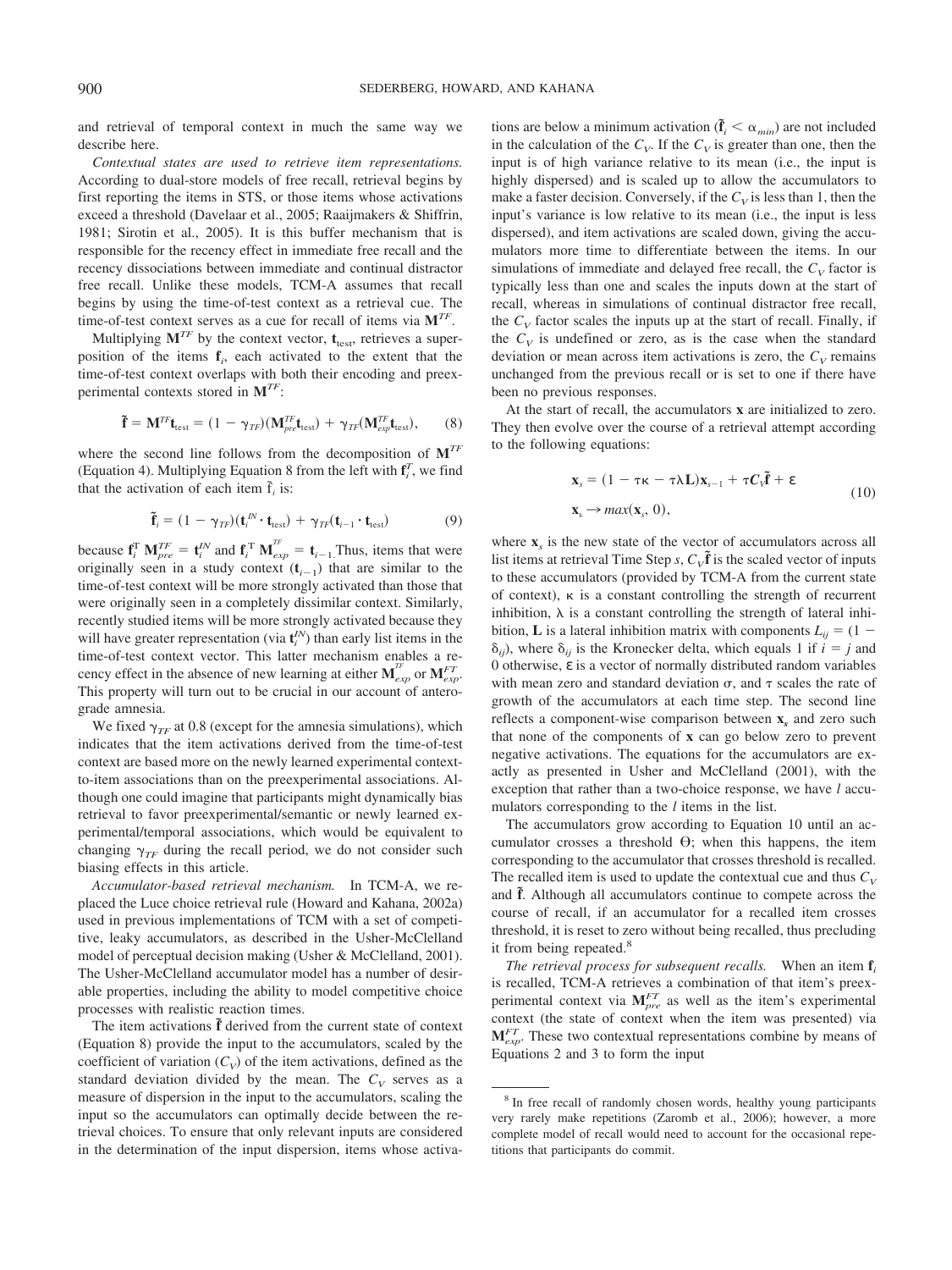$$
\mathbf{t}_{i}^{IN} = \left[ (1 - \gamma_{FT}) \mathbf{M}_{pre}^{FT} \mathbf{f}_{i} + \gamma_{FT} \mathbf{M}_{exp}^{FT} \mathbf{f}_{i} \right]
$$
(11)

that contributes to the new state of context calculated via Equation 1.

Depending on the value  $\gamma_{FT}$ ,  $\mathbf{t}_i^{N}$  can be biased toward the newly learned experimental context, which provides a bidirectional cue to items from a similar temporal context, or toward the preexperimental context, which provides a forward-asymmetric cue for words that were studied after the recalled item. Consequently, the bidirectional and forward-asymmetric cues for recall, which give rise to TCM-A's ability to capture contiguity effects in the data, are mediated through associations between items and context and not direct item-to-item associations. Once updated, the new context then serves as the cue for the next recall in the same way that time-of-test context served as the cue for the first recall.

*Stopping rule.* The criterion for terminating recall is an essential ingredient for modeling serial position effects that was absent from the original TCM implementation. In TCM-A, the accumulators provide a natural stopping rule that is analogous to the time limits imposed on participants in free-recall experiments. Specifically, we assume that recall ends after a fixed number of accumulator time steps. In the subsequent simulations, this value is fixed at 600 time steps.

*Modeling distractors.* The arithmetic distractors used in delayed and continual distractor free recall are modeled as orthogonal vectors that cause context to drift at a rate  $\beta_{dist}$ . Although distractor items drive context, we assume that they do not give rise to any modification of the  $M_{exp}^{FT}$  and  $M_{exp}^{TT}$  weight matrices. This assumption seems reasonable, as participants have no reason to learn the distractors. Distractor intervals also differ from item presentations and recalls both in their duration and in the amount and/or type of information being processed. For instance, during a 30-s distractor interval, participants may be solving approximately 15–20 arithmetic problems, which, in turn, could produce a larger change in context than a single-item presentation.

*Modeling primacy.* Numerous studies have demonstrated that the two main sources of primacy effects in free recall are an increased tendency to rehearse items from early serial positions throughout the list presentation (Murdock & Metcalfe, 1978; Rundus, 1971; Tan & Ward, 2000) and increased attention or decreased competition during

the study of early list items giving rise to better encoding (Sederberg et al., 2006). Howard and Kahana (1999) used fast presentation rates and orienting tasks during encoding, which presumably attenuated rehearsal and, in turn, the primacy effect. Still, small primacy effects remained, which often manifested as an increase in the probability of initiating recall with the first item in the list and a higher probability of recalling items from early serial positions, both with respect to middle-list items. Not wanting to complicate TCM-A by including a rehearsal mechanism during encoding, we chose to model primacy as an exponentially decaying boost in the learning rate for early serial positions. This encoding boost is folded into the learning rate  $\phi_i$  in Equation 5:

$$
\Phi_i = \Phi_s e^{-\Phi_d(i-1)} + 1,\tag{12}
$$

where  $\phi_s + 1$  determines the size of the primacy effect at the first serial position, and  $\phi_d$  controls the rate of decay of the primacy effect with each additional list item.

#### *Simulations of Experimental Data*

Table 1 provides a summary of the free and fixed parameters in TCM-A, organized into three categories. The *Base* category contains the parameters relevant to the theoretical foundation of TCM*.* The *Primacy* category lists the parameters specific to our implementation of primacy in the model. Finally, the *Accumulator* category lists the parameters from the Usher and McClelland (2001) decision model that determines what item is recalled given a set of activations. We allowed the free parameters to vary over a wide range that, based on the equations of the model, encompassed the range of observed behaviors. Similarly, the fixed parameters were selected prior to simulations to be of reasonable values based on the model equations.

Our goal was to produce a reasonable qualitative description of dissociations between short- and long-term recency. This approach has several advantages over attempting to find excellent quantitative fits by separately estimating parameters for each experimental condition being studied. First, it avoids the tendency to overfit the model to certain phenomena, which would prevent the model from simultaneously capturing the trends observed across multiple ex-

Table 1 *Summary of Free and Fixed Parameters in TCM-A*

| Category    | Parameter      | Description                                                   | Range       |
|-------------|----------------|---------------------------------------------------------------|-------------|
| TCM base    |                | Rate of contextual drift at item encoding and retrieval.      | $0.0 - 1.0$ |
|             | $\beta_{dist}$ | Rate of contextual drift due to a distractor.                 | $0.1 - 1.0$ |
|             | $\gamma FT$    | Relative weight of preexp. to exp. context (item-to-context). | $0.0 - 1.0$ |
|             | $\gamma T F$   | Relative weight of preexp. to exp. context (context-to-item). | 0.8         |
| Primacy     | $\Phi_s$       | Primacy scale factor.                                         | $0.0 - 5.0$ |
|             | $\Phi_d$       | Primacy decay rate.                                           | $0.0 - 5.0$ |
| Accumulator | к              | Strength of recurrent inhibition.                             | $0.0 - 0.9$ |
|             | λ              | Strength of lateral inhibition.                               | $0.0 - 0.9$ |
|             | $\sigma$       | Standard deviation of accumulator noise.                      | $0.0 - 0.8$ |
|             | $\Theta$       | Recall threshold.                                             | 1.0         |
|             | T              | Rate of growth at each time step.                             | 0.5         |
|             | $\alpha_{min}$ | Minimum item activation for inclusion in $C_V$ scaling.       | .0001       |

*Note.* Fixed parameters have only a single value, denoted in the Range column. TCM-A = temporal context model-accumulators.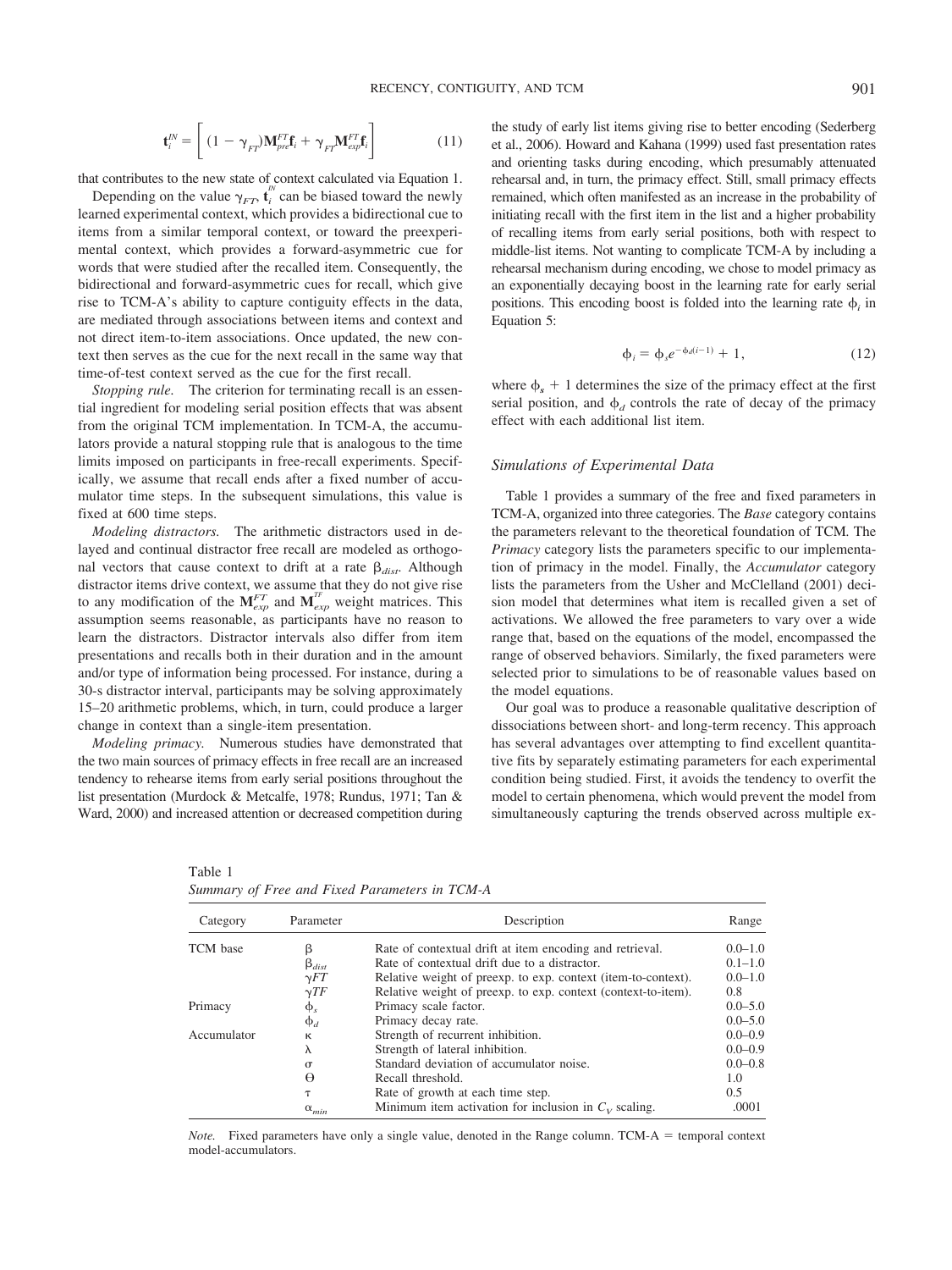periments. In addition, it ensures that the model and not the parameters are doing the work in producing the pattern of dissociations observed across multiple experimental conditions.

We used a genetic algorithm (GA) to fit the immediate, delayed, and continual distractor free-recall conditions of Experiments 1 and 2 in Howard and Kahana (1999). The GA starts with a large population of candidate model parameter sets (that span the entire free-parameter space in a multidimensional grid) and, thus, is largely immune to local minima. At each generation, the GA simulates the individual parameter sets and calculates the root-mean-square deviation from the behavioral data. These data include the serial position curve, the probability of first recall, and the contiguity effect as seen in the lag-CRP functions from both the immediate and delayed freerecall conditions of Experiment 1 and from both the delayed and continual distractor free-recall conditions from Experiment 2. The best fitting parameter sets from each generation evolve to form the next generation until reaching a stable state.

We evolved a population made up of 8,000 individuals, which we culled to 1,000 individuals after 50 generations. These 1,000 runs typically took 50 additional generations to stabilize at a single set of parameters that provided approximate fits to all critical conditions. We then performed minor adjustment of the parameters by hand to achieve a better qualitative description of aspects of the data missed by the GA.

## *Modeling Short-Term and Long-Term Recency*

Our simulation results are organized as follows: First, we fit TCM-A to serial position curves, recency effects, and contiguity effects from immediate, delayed, and continual distractor free-recall tasks reported in Experiments 1 and 2 of Howard and Kahana (1999). Using a single parameterization to fit data from all three tasks and from both experiments, we show that TCM-A also accounts for dissociations between immediate and long-term recency, including the dissociation in the contiguity effect (see Davelaar et al., 2005). Further simulations using the same parameter values account for the differential effect of proactive interference on immediate and longterm recency (Davelaar et al., 2005). Finally, we show that TCM-A can account for the differential effect of amnesia on immediate and long-term recency (Carlesimo et al., 1996).

# *Simulating Recency and Contiguity in Immediate, Delayed, and Continual Distractor Free Recall*

Our first goal was to assess whether TCM-A could reproduce the basic features of the serial position curve across immediate, delayed, and continual distractor free recall. Figure 3 shows the probability of recall as a function of serial position for the behavioral data and model simulation. TCM-A reproduces the major features of the serial position curve in immediate free recall (see Figure 3, top row, solid line), illustrating a strong recency effect and a modest primacy effect. By simulating a distractor following the study list, TCM-A was able to capture the attenuated recency observed in delayed free recall (see Figure 3, dashed lines). Notably, the difference between immediate and delayed free recall is much greater at the end than at the beginning of the serial position curve. Although the model parameters were fixed between experiments, we plot the delayed condition (dashed line) to provide a point of reference between experiments (top and bottom). In fitting data from Experiment 2, TCM-A captured the



*Figure 3.* Serial position (Pos.) curves. Behavioral data (left panels) from Howard and Kahana (1999) and model simulations (right panels) of the corresponding free-recall conditions. Immediate (Immed.; solid line) and delayed (dashed line) free recall from Experiment 1 appears in the top row. Delayed (dashed line) and continual distractor (Cont. Dist.; dotted line) free recall from Experiment 2 appears in the bottom row. Note that the simulated fits to the delayed condition (dashed line) are repeated in the top and bottom rows because we did not allow parameters to change between experiments.

relative behavior of the serial position curve in both delayed (see Figure 3, bottom row, dashed line) and continual distractor free recall (see Figure 3, bottom row, dotted line). TCM-A illustrates both the reduced overall level of recall at early serial positions in the continual distractor paradigm and the increased recency effect.

Whereas the serial position curve collapses data over the dynamics of the retrieval process, one can examine separately the way participants initiate recall and the way they make transitions. The *probability of first recall* (PFR; Hogan, 1975; Laming, 1999), a serial position curve calculated only for the first item recalled, illustrates participants' tendency to initiate recall with one of the terminal list items. As first shown by Deese and Kaufman (1957), the recency effect is closely related to participants' tendency to begin recall at the end of the list (see also Howard & Kahana, 1999; Kahana, 1996). Figure 4 shows PFR curves generated by the same simulations used to generate the serial position curves in Figure 3. These curves illustrate that participants' tendency to initiate recall at the end of the list was very strong in both immediate and continual distractor free recall but much weaker in delayed free recall. As the PFR functions are strikingly similar in both immediate and continual distractor free recall, this analysis illustrates the persistence of recency across time scales. TCM-A provides a good qualitative fit to both the overall form of the PFR and to the changes in the PFR across distractor schedules.

The foregoing analyses show that TCM-A successfully accounts for the qualitative form of both the serial position and PFR functions across immediate and delayed free recall. TCM-A was also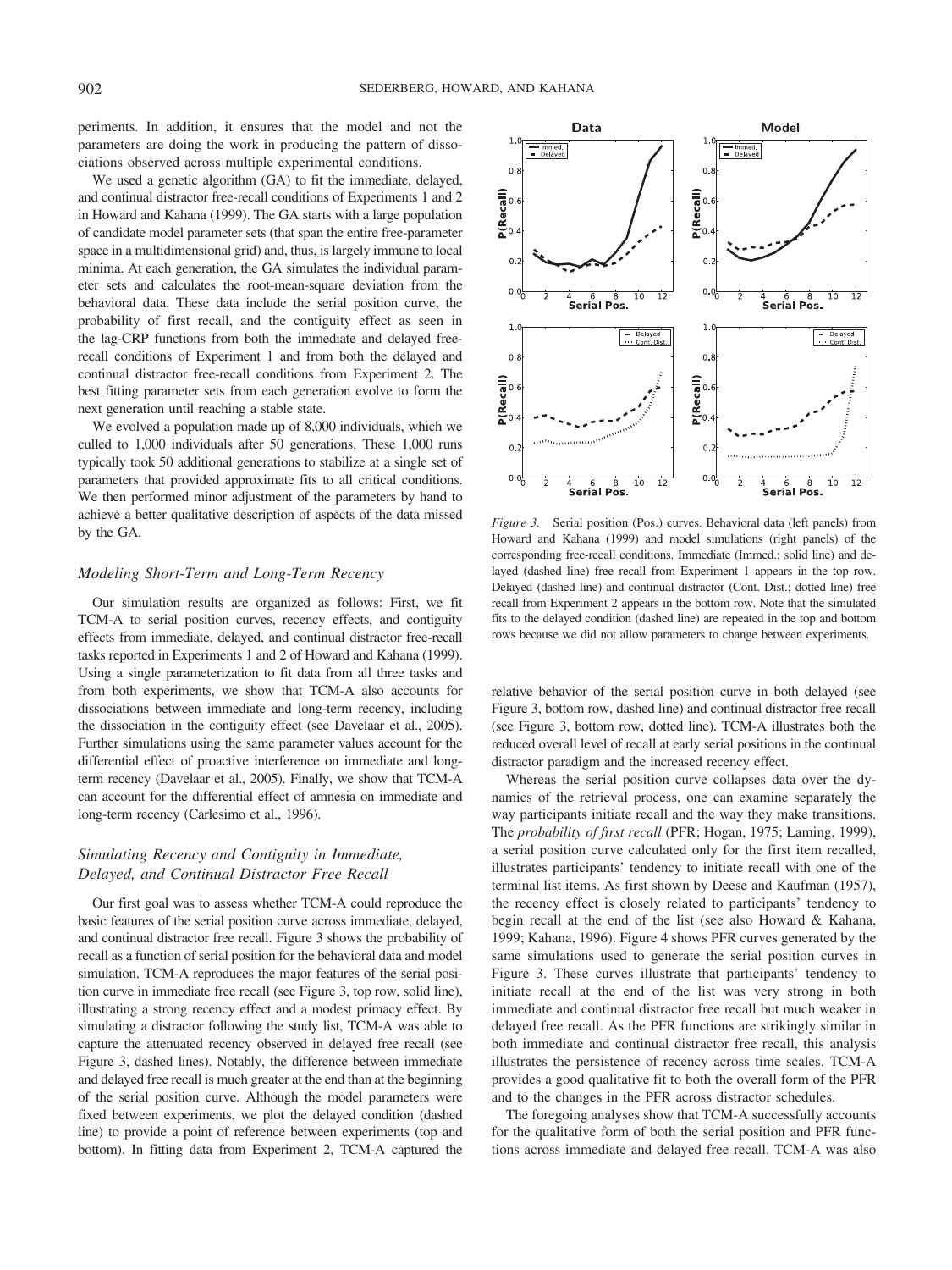

*Figure 4.* Probability of first recall. Behavioral data (left panels) from Howard and Kahana (1999) and model simulations (right panels) of the corresponding free-recall conditions. Immediate (Immed.; solid line) and delayed (dashed line) free recall from Experiment 1 appears in the top row. Delayed (dashed line) and continual distractor (Cont. Dist.; dotted line) free recall from Experiment 2 appears in the bottom row. Pos. = Position.

able to predict the recovery of recency (both in relative and absolute levels) in continual distractor free recall.

Another striking feature of free recall is the contiguity effect as seen in the lag-CRP analysis of Kahana (1996). Whereas dualstore models account for contiguity on the basis of the cooccurrence of items in STS, contiguity in TCM arises because recall of an item recovers its associated temporal context, which is similar to neighboring list items. Because retrieval is competitive, TCM predicts contiguity across time scales so long as the distractors separating the list items are unrelated to the list items (Howard & Kahana, 2002a). As shown in Figure 5, the lag-CRP curves generated from the same simulations depicted in Figures 3 and 4



*Figure 5.* Conditional response probability (Cond. Resp. Prob.). Behavioral data (left panel) from Howard and Kahana (1999) and model simulations (right panel) of delayed (dashed line) and continual distractor (Cont. Dist.; dotted line) free recall from Experiment 2.

account for similar levels of contiguity and asymmetry seen in both delayed and continual distractor free recall.

#### *Summary of Parameters*

Table 2 illustrates the model parameters (eight free) that produced the fits shown in Figures 3, 4, and 5. The contextual drift rate during item presentations and retrievals  $(\beta)$  is moderately fast, which gives rise to the sharp contiguity effect observed in Figure 5. Similarly, the contextual drift during a distractor interval  $(\beta_{dist})$  is quite large, meaning that the distractor interval, which may contain multiple math problems, has as large an effect on the previous context vector as several item presentations would have. The value of  $\gamma_{FT}$  indicates that the relative contributions of preexperimental and experimental item-to-context associations are nearly equivalent (there is a slight bias toward preexperimental context). The scale and decay of primacy ( $\phi_s$  and  $\phi_d$ ) provide a strong boost for the first item in the list, but this boost decays quite quickly for subsequent serial positions, dropping from approximately 2.66 for the first item to approximately 1.23 for the second item, which is close to the asymptotic value of 1. For the accumulator, we required the lateral inhibition  $\lambda$  to be equal to the leak (decay) rate , resulting in accumulators that follow a drift diffusion process (Ratcliff, 1978); this has been shown to be desirable when fitting reaction times of decision processes (Bogacz, Brown, Moehlis, Holmes, & Cohen, 2006; McMillen & Holmes, 2006; Smith & Ratcliff, 2004). Finally, the relatively high variance of the accumulator's noise parameter enables remote transitions during recall, as this is the only source of variability included in our simulations.

#### *Dissociations Between Short- and Long-Term Recency*

The preceding simulations demonstrate that TCM-A can explain the basic recency and contiguity phenomena across conditions with a single set of parameters. In particular, TCM-A is able to describe the commonalities between short- and long-term recency and the analogous similarity between contiguity effects observed in delayed and continual distractor free recall, both of which are expressed in relative probabilities of recall. Using the same model, and the same set of parameters, we now demonstrate that TCM-A

Table 2 *Best Fitting Parameters for TCM-A Simulations*

| Category        | Parameter      | Value            |
|-----------------|----------------|------------------|
| <b>TCM</b> base | β              | 0.62676          |
|                 | $\beta_{dist}$ | 0.97607          |
|                 | $\gamma FT$    | 0.44542(0.0)     |
|                 | $\gamma TF$    | $0.8(0.0)^*$     |
| Primacy         | $\Phi_s$       | 1.65538          |
|                 | $\Phi_d$       | 1.98112          |
| Accumulator     | к              | 0.62000          |
|                 | λ              | 0.62000          |
|                 | $\sigma$       | 0.29934(0.28284) |
|                 | Θ              | $1.0^*$          |
|                 | T              | $0.5^*$          |
|                 | Ω<br>min       | $.0001*$         |

*Note.* Parameter values marked with an asterisk were fixed. Parameter values in parentheses were used for the amnesic simulations. TCM-A temporal context model-accumulators.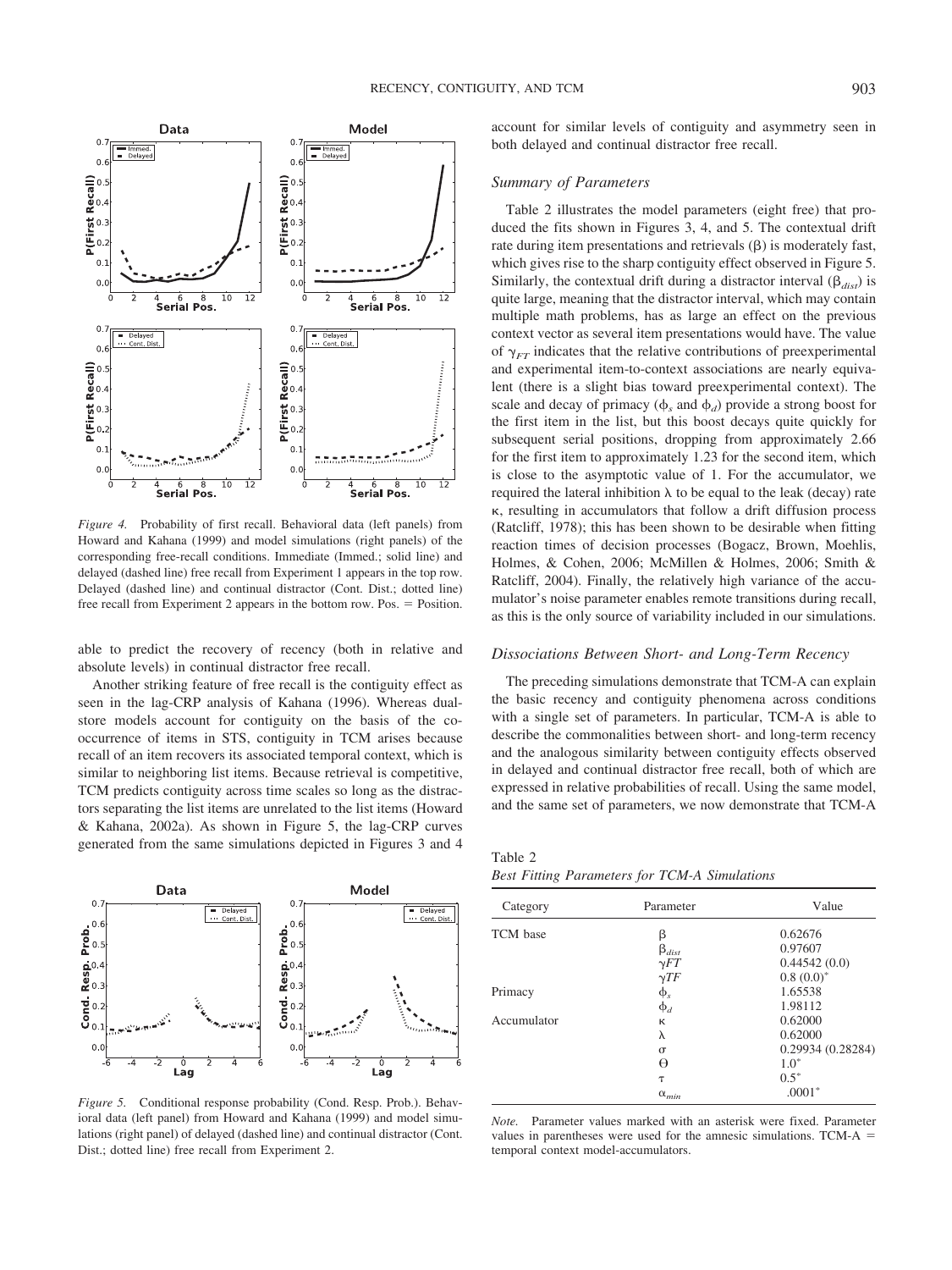is also able to account for the major dissociations between shortand long-term recency. The following sections demonstrate TCM-A's ability to capture these dissociations using gradually changing temporal context as the sole retrieval cue to initiate recall across conditions. In fact, temporal context, governed by the equations described above, is the sole retrieval cue at all recall attempts.

*Time to first recall.* Although it has not been explicitly reported before, it is well-known to investigators examining immediate and continual distractor free recall that the recall latency to the first response differs across these conditions. Figure 6 illustrates the model's ability to capture this dissociation with the latencies to initiate recall in the immediate, delayed, and continual distractor free-recall conditions for both the behavioral data from Howard and Kahana (1999) and the simulations. Although the immediate and continual distractor free-recall data are taken from different experiments, the delayed free-recall conditions from Experiments 1 and 2 of Howard and Kahana (1999) provide a reference point for the comparison. The fact that the delayed free-recall conditions exhibit comparable response times suggests that there is a meaningful difference between latencies in the immediate and continual distractor free-recall conditions.

This finding reflects a key advantage of TCM-A*.* The accumulators are sensitive to both the relative activations of the list items and to their absolute level of activation. In particular, the greater overall level of activation for end-of-list items in immediate free recall causes the accumulators to reach threshold more quickly than in continual distractor free recall. Note that if there is a limited amount of time for recall, then faster recall latencies translate into a higher probability that some item is recalled within the time limit.

*Contiguity effects in early output positions.* The contiguity effect in immediate free recall is much stronger at the first couple of output positions than it is later in recall (Kahana, 1996). This change in the shape of the lag-CRP with output position is not observed in either delayed or continual distractor free recall (Howard & Kahana, 1999). Figure 7 demonstrates that TCM-A



*Figure 6.* Time to first recall. Data and model fits of the time, in seconds, until the first recalled item. White bars indicate the time to the first recall in continual distractor (Cont. Dist.) free recall, whereas dark gray bars provide the time to the first recall in immediate (Immed.) free recall. The intermediate grey bars show the time to first recall in the delayed freerecall conditions of Experiments 1 and 2 from Howard and Kahana (1999), as a reference. Note that model output is in time steps, scaled by 40 to match the behavioral data. Error bars are 95% confidence intervals.



*Figure 7.* Conditional response probabilty (Cond. Resp. Prob.) by output position (O.P.). Lag-CRPs of the first (solid line) and then remaining (dashed line) output transitions for behavioral data (left panels) from Howard and Kahana (1999) and model simulations (right panels) in the immediate (Immed.) free-recall condition of Experiement 1 (top panel) and the continual distractor (Cont. Dist.) free-recall condition of Experiment 2 (bottom panel).

can account for the decline in the contiguity effect across output positions seen in immediate free recall and the lack of such a change in the contiguity effect across output positions in continual distractor free recall. The top row of Figure 7 shows that TCM-A captures the reduction in the contiguity effect between the first output position (solid line) and later output positions (dashed line) in immediate free recall. The bottom portion of Figure 7 shows that TCM-A predicts correctly the absence of any change in the contiguity effect across output positions in continual distractor free recall. The dissociation was observed in the same simulations that generated the serial position curves, PFRs and lag-CRPs, above.

*Proactive interference.* Davelaar et al. (2005) showed that although the short-term recency effect, as measured by the probability of recall of end-of-list items, was not sensitive to proactive interference, the long-term recency effect was. We examined whether TCM-A can account for the dissociation between the effect of proactive interference on short- and long-term recency by re-running the simulations reported above with lists of varying length. The items at the end of the longer lists are subject to more proactive interference from preceding list items than items at the end of shorter lists. As illustrated in Figure 8, TCM-A predicts correctly that the probability of recall for the recency part of the serial position curve remains relatively constant in immediate free recall (left panel) but declines with the same increase in list length in continual distractor free recall (right panel).

*Anterograde amnesia.* Carlesimo et al. (1996) examined the effect of anterograde amnesia on both immediate and continual distractor free recall. Both amnesics and controls exhibited strong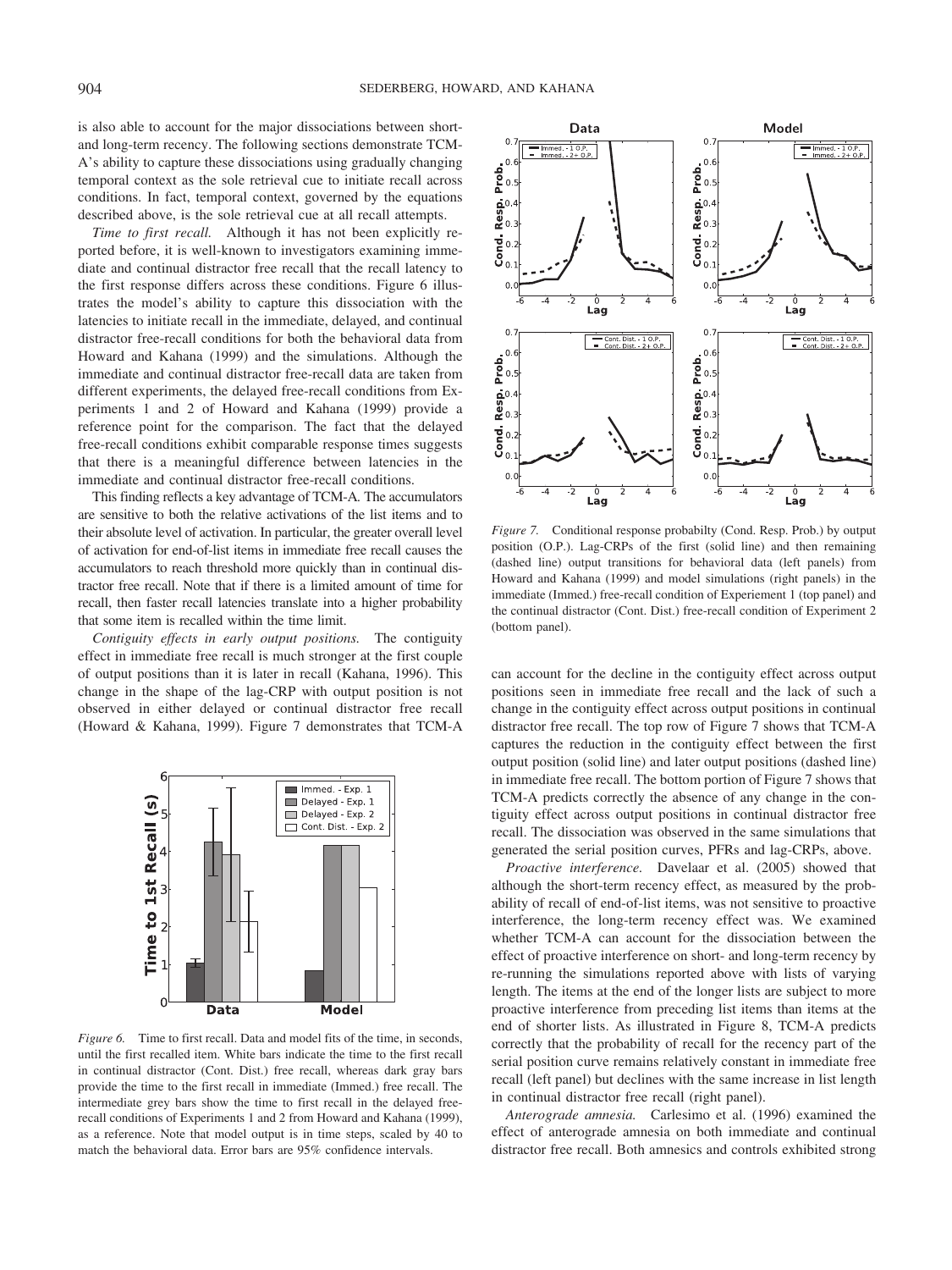

*Figure 8.* Proactive interference effect. Model simulations of serial position (Pos.) curves illustrating the effect of increasing the list length in immediate free recall (left panel) versus continual distractor free recall (right panel).

recency effects in both tasks. Although amnesics recalled substantially fewer words in both tasks, their recall of recency items was comparable to that of controls in immediate free recall. In continual distractor free recall, however, amnesics recalled fewer words than controls at all serial positions.

We hypothesize that the effect of anterograde amnesia on memory can be described by a disruption in the ability to associate an item with its temporal context and for an item to recover its temporal context when repeated. In other words, we assumed that no learning took place at  $\hat{M}_{exp}^{FT}$  and  $\hat{M}_{exp}^{TF}$  (i.e.,  $\gamma TF = \gamma FT = 0$ ) for our simulated amnesia patients. In addition, we assumed that the accumulator-based retrieval process would exhibit less variability in amnesics than in controls. Decreasing the variability of the accumulators (i.e., reducing the standard deviation of the noise,  $\sigma$ , in Equation 10) reduces the probability of spontaneous fluctuations above threshold in the absence of a real memory signal. Consequently, it will take longer, on average, for any item to jump above the recall threshold for amnesics. The assumption that amnesics exhibit decreased accumulator noise relative to controls makes sense if one assumes that at least some of the noise is the consequence of variability in the strength of the memory signal. Because we have not yet expanded TCM-A to include variability in itemto-context or context-to-item associations, or in the structural similarity among items in semantic memory, the stochastic nature of the retrieval process is the only source of variability in our model. As such, increasing variability in the accumulators is functionally analogous to increasing variability in goodness-ofencoding or semantic structure within the list. In the General Discussion section, we discuss enhancements to TCM-A that include encoding variability and preexperimental semantic associations between items, either of which might account for the explicit noise decrease in our simulations.

Besides the changes to the learning and variability parameters, all other aspects of the model—the gradual change of temporal context from moment to moment, the preexperimental weights (i.e.,  $M_{pre}^{FT}$  and  $M_{pre}^{TF}$ ), and the retrieval dynamics of the accumulators—were left intact. Notably, we hypothesize that the rate of contextual drift, parameterized by  $\beta$ , will be unchanged in amnesia patients. The equivalence of the rate of contextual drift, coupled with intact preexperimental context-to-item associations, means that there will be little to no difference in the effectiveness of the test context as a cue for recall between amnesics and controls. As a result, amnesics should exhibit recency effects that are similar to that of controls in both immediate and continual distractor free recall.

In contrast, our model predicts that contiguity effects are dependent on contextual retrieval and the formation of new context-to-item associations. Because these processes are hypothesized to be disrupted in amnesics, this predicts that the lag-CRP should be flat for amnesics in both continual distractor free recall and at later output positions in immediate free recall. Our account of short-term recency exploits the fact that the accumulators are sensitive to the absolute magnitude of activation, allowing the strong end-of-list cue available in immediate recall to cause the recall of several recency items. This immediate recall of multiple recency items results in a boost to the contiguity effect at early output positions in immediate free recall. Because contextual drift is unchanged in amnesics, the time-of-test context is identical to that of controls. Given that multiple recency items are strongly represented in the end-of-list context in immediate free recall, this will give rise to a boost in the probability of recalling more than one item from the end of the list at the start of recall. Thus, even in the absence of contextual retrieval, we expect that amnesics would also exhibit a peaked contiguity effect at early output positions in immediate recall.

Although probability of first recall and lag-CRP curves are not available for the Carlesimo et al. (1996) study, we generated them for our simulated amnesics. Because we are not attempting a quantitative fit of the Carlesimo et al. (1996) data, we have left all experimental parameters (list length, delay intervals, etc.) unchanged from our simulations of the Howard and Kahana (1999) data. The curves shown for simulated control subjects are identical to those shown in Figures 3 and 4.

As can be seen by comparing the top-left and top-right panels of Figure 9, TCM-A predicts correctly that the overall level of recall drops for amnesics in both immediate and continual distractor free recall. Although the recency effect, as measured by the PFR curves in the bottom panels of Figure 9, is nearly identical for controls and amnesics in both immediate and continual distractor free recall, the probability of recalling the last item in the list decreases only in the continual distractor simulations. As outlined above, this pattern of results is consistent with previous studies (Carlesimo et al., 1996;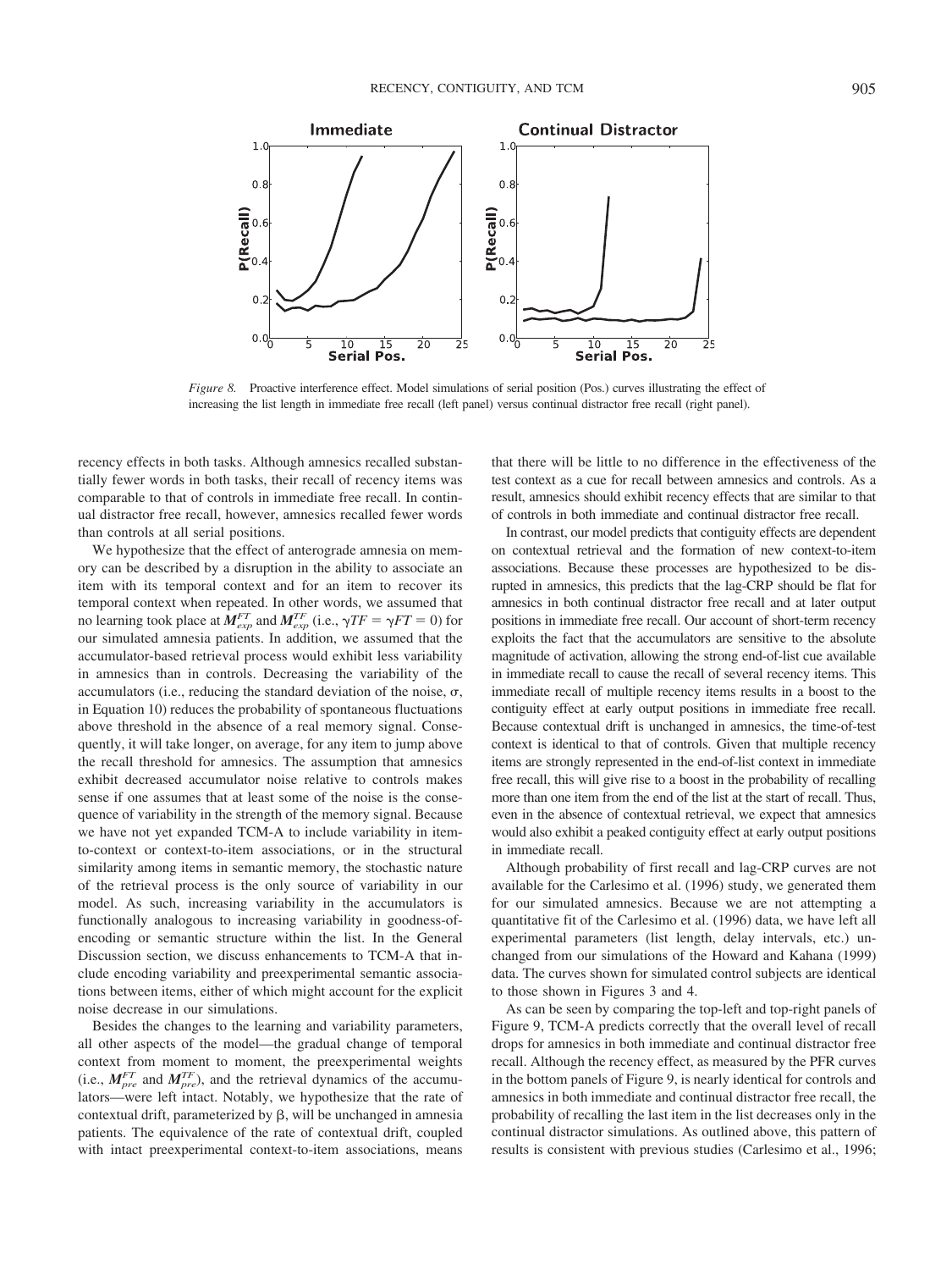

*Figure 9.* Effects of amnesia on probability of recall. Serial position (Pos.) curves (top panel) and probability of first recall (bottom panel) showing simulated effects of amnesia (solid lines) versus controls (dashed lines) in immediate free recall (left panels) and continual distractor free recall (right panels).

Marks & Cermak, 1998), which have shown that recency persists in amnesic participants but that the overall probability of recall drops at all serial positions in continual distractor free recall.

In contrast with the predictions for both overall recall levels and the probability of first recall, TCM-A produced dramatic differences in the lag-CRP in the simulated amnesics across distractor conditions. The simulated amnesics showed a peaked lag-CRP at the first output position in immediate free recall but a flat lag-CRP at later output positions (see Figure 10, left panel). In contrast, the contiguity effect persisted across output positions in the simulated control participants (see Figure 7, top-right). In continual distractor free recall, the simulated amnesics showed a flat lag-CRP both early and late in output.

The fact that our amnesia simulations resulted in a peaked lag-CRP early in immediate but not in continual distractor free recall reflects an important dissociation between short- and long-term recency. The greater absolute levels of activation resulting from end-of-list context in immediate free recall is sufficient to drive recall of several end-oflist items. In contrast, the absolute level of activation due to end-of-list context in continual distractor free recall is relatively weaker, such that it does not affect multiple retrieval attempts.

#### *Essential Properties of the Retrieval Rule*

TCM-A's ability to capture the dissociations between short- and long-term recency results from the retrieval rule generating several fast recalls from the end of the list in response to the strong end-of-list cue in immediate free recall. Here we describe how our parameterization of TCM-A produces the dissociations described above.

Figure 11 displays the input to the accumulators  $(C_v\tilde{f})$  derived from the time-of-test context for each item as a function of serial position (see Equations 9 and 10). The inputs in both immediate and continual distractor free recall show a strong recency effect. However, the absolute magnitude of the inputs is smaller in the continual distractor condition. This difference in magnitude is due to the distractor delay in continual distractor free recall, which gives rise to a smaller overlap between the time-of-test context and the encoding context of the list items (Howard, 2004).<sup>9</sup> The overall scale of the accumulator growth due to the input is largely determined by the standard deviation of the noise term,  $\sigma$ , which took on a value of approximately 0.3 in our simulations (see Table 2). Given that the only sources of accumulator growth are the input and the noise (see Equation 10), if the noise is much larger than the input, then it will mask the effect of the input. Inspection of

<sup>&</sup>lt;sup>9</sup> The inclusion of the coefficient of variation in Equation 10 counteracts this difference in the absolute level of activation. However, the inclusion of the threshold  $\alpha_{min}$  causes the coefficient of variation in continual distractor free recall to be larger than it would be without the threshold, allowing the model to preserve the difference in overall activation between immediate and continual distractor free recall.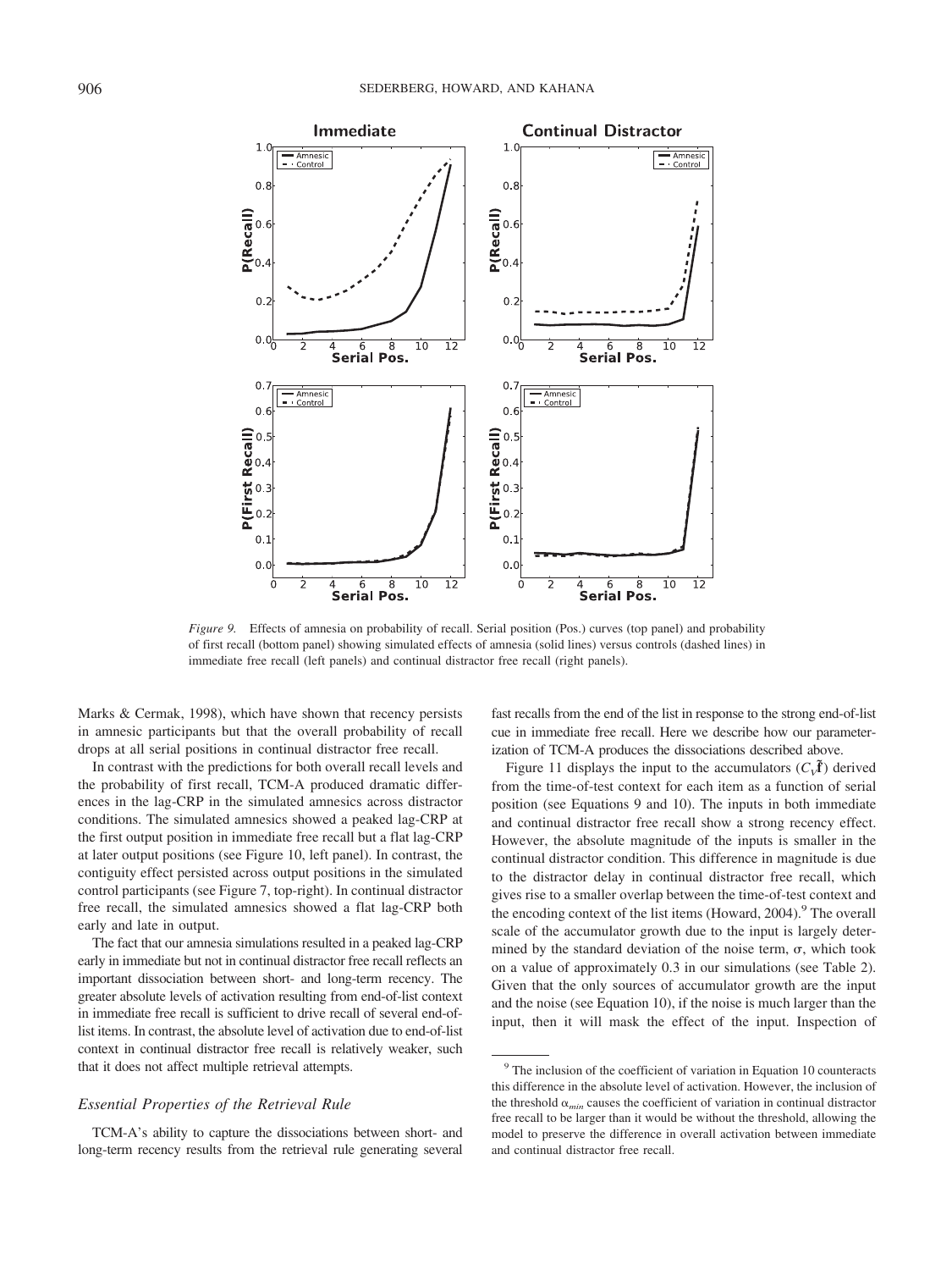Figure 11 shows that although the activation of several items is near or above  $\sigma$  when immediate recall is initiated, only the last item in the list has an activation on the order of  $\sigma$  in continual distractor free recall.

The absolute difference in the level of activation at the initiation of immediate compared with continual distractor free recall leads to the predicted differences between the short- and long-term recency effects. For instance, the greater magnitude of the activations in immediate free recall means that the accumulators reach threshold more quickly, accounting for the difference in time to initiate recall. Critically, the greater absolute level of activation of several end-of-list items in immediate free recall enables TCM-A to recall several end-of-list items at the start of the retrieval period. Although context is assumed to evolve during retrieval as well as during list presentation, the strong end-of-list cue that is present when immediate recall is initiated persists, weighted by  $\rho$ , as part of the cue for the second recall. Consequently, the strong residual activation from the end-of-the list items in immediate free recall combines with the reinstated context to provide a stronger cue for recall than retrieved context would alone. Thus, the average input to the accumulators for the second output in immediate free recall is still higher for items from the end of the list than for other items, giving rise to the enhanced recall probability for end-of-list items.

For the parameters used in these simulations, residual activation in the accumulators between responses is not contributing to the recency dissociations. The original motivation for using the accumulators in TCM-A was the expectation that nonrecalled recency items in immediate free recall would have an increased probability of being recalled in quick succession because they would all be close to threshold when any one of them was recalled. However, for the parameters used in these simulations, resetting all the accumulators to zero following each recall had no effect on the simulated results.<sup>10</sup> The dissociations between short- and longterm recency observed in the simulations thus do not depend on persistent activation of items across retrieval attempts but rather reflect properties inherited from the rules for contextual evolution and recovery provided by TCM.



*Figure 10.* Effects of amnesia on conditional response probability (Cond. Resp. Probl). Conditional response probability by output position (O.P.) curves showing simulated effects of amnesia in immediate free recall (left panel) and continual distractor free recall (right panel). Just as in Figure 7, these panels compare the lag-CRP from the first output position (solid lines) with all other output positions (dashed lines), but for the simulated amnesics.



*Figure 11.* Accumulator (Accum.) input as a function of serial position (Pos.). Accumulator input for immediate (Immed.), delayed, and continual distractor (Cont. Dist.) free-recall conditions for the first output position.

## General Discussion

The TCM-A model assumes that a gradually changing context representation serves as the sole retrieval cue throughout immediate, delayed, and continual distractor free recall. We have shown how TCM-A not only captures the standard serial position, recency, and contiguity effects (see Figures 3–5) but also accounts for several key dissociations between short- and long-term recency. These dissociations include the findings of faster recall initiation in immediate as compared with continual distractor free recall (see Figure 6), more local recall transitions among recently studied items in immediate than in continual distractor free recall (see Figure 7), significantly greater proactive interference in continual distractor than in immediate free recall (see Figure 8), and differing effects of anterograde amnesia on immediate and continual distractor free recall (see Figures 9 and 10).

The gradually changing context representation in TCM-A cues recall of items using a combination of preexperimental (e.g.,  $M_{pre}^{TF}$ ) and newly learned (e.g.,  $M_{exp}^{TF}$ ) weight-based memories. Due to the temporal evolution of this context representation, and its associations with the studied items, recent items are activated more than remote items when cued with time-of-test context. This relative advantage for recent items gives rise to the recency effect observed both in immediate and continual distractor free-recall tasks. Although the relative activations of recent as compared with remote items depends primarily on the relative timing of item presentations (which is constant across immediate and continual distractor free recall), the absolute magnitude of the activations is substantially greater in immediate than in continual distractor free recall. It is this difference in absolute activations that enables TCM-A to account for the dissociations between immediate and long-term recency.

<sup>&</sup>lt;sup>10</sup> It is also possible that allowing the accumulator for the just-recalled item to evolve during retrieval is affecting the behavior of the model by means of lateral inhibition.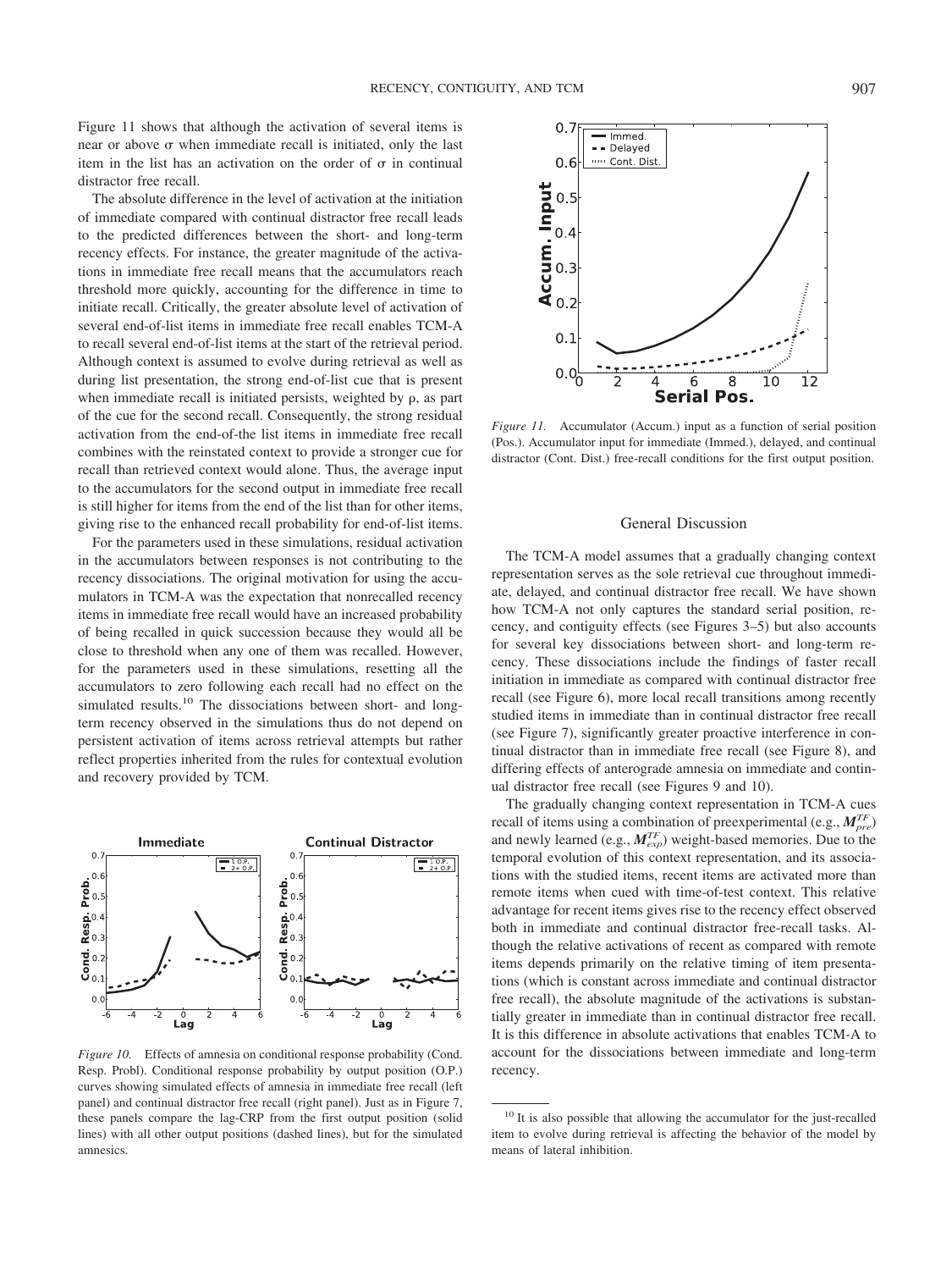## *The Associative Framework of TCM-A*

Following study or recall of an item, the retrieval of preexperimentally learned and newly learned associations combine to update the current state of context. During recall, the current state of context acts as the sole cue for retrieval of its associated item representations. As items are presented for study, TCM-A stores new experimental associations between items and context, but preexperimental associations are not updated. Although these encoding and retrieval processes have separate components, it is overly simplistic to think of any piece in isolation as a store that holds memory traces.

Consider what would happen if we were to follow the process of learning far beyond the time scale of a single list. In this case, learning of item-to-context and context-to-item associations would build up over time to describe the set of contexts in which an item has been presented. However, at some point, it would seem necessary for the labile "experimental" component of these associative matrices to become the fixed "preexperimental" component of the associative matrices. This would allow the model to account for the finding that in amnesics, some "long-term memories" are intact, although the formation of new long-term memories is impaired.

In this sense, the associative framework of TCM-A may fit well with the theory of complementary learning systems, which posits that there are fast and slow-learning mechanisms in the brain, working in concert to learn and store information (McClelland, McNaughton, & O'Reilly, 1995). The fast system, which is composed of the hippocampus and other medial temporal lobe structures, is able to learn associations quickly but is unable to store these representations for long periods of time. Over time, learned associations are transferred to the cortical system, which learns slowly but holds lasting representations of a person's experience. This type of model (see also Alvarez & Squire, 1994) has often been proposed to account for the standard model of consolidation in amnesia (Eichenbaum, Otto, & Cohen, 1994; Squire, 1992; but see Nadel & Moscovitch, 1997, 2001).

#### *Short-Term Memory and Temporal Context*

The equation describing the change of context from moment to moment in TCM-A (Equation 1) is reminiscent of the correlated contextual fluctuations of variable context models (Anderson & Bower, 1972; Mensink & Raaijmakers, 1988; Murdock, 1997). These correlated vector states can be seen as an activation-based memory in the sense Davelaar et al. (2005) used the term. Indeed, Howard, Fotedar, Datey, and Hasselmo (2005) noted that a very close analogue of Equation 1, with persistent neural activity representing the current state of context, could be implemented in a neurally realistic simulation that relied on known properties of cells in the entorhinal cortex (Egorov, Hamam, Fransen, Hasselmo, & Alonso, 2002; Fransén, Tahvildari, Egorov, Hasselmo, & Alonso, 2006) and cortical networks (Chance & Abbott, 2000; Chance, Abbott, & Reyes, 2002).

In TCM-A, fluctuations in temporal context are not random, but are caused by the sequence of presented and recalled items and the retrieval of their associated contexts. Thus, one might view context as being conceptually analogous to an activation-based memory. To see why this is so, consider what would happen if contextual learning were turned off (mathematically, suppose  $\gamma FT = 0$ ) so that each time an item is presented it causes the same pattern of input to the temporal context vector. Because there is a one-to-one correspondence between this input pattern and the item being presented, these patterns can be thought of as a representation of the item itself. In this case, the temporal context vector contains a weighted sum of the patterns of recently presented items.

There are two salient differences between **t***<sup>i</sup>* and traditional buffer models. One difference is that in TCM-A, the input patterns do not drop out in an all-or-none fashion but decay gradually as more information comes in. This property enables TCM-A to describe recency and contiguity effects over different time scales with a single retrieval mechanism (see also Howard & Kahana, 2002a). The other salient difference is that in TCM-A, the patterns caused by an item do not, in general, stay constant over multiple repetitions of the item, but rather change to reflect the changing contexts in which the item has been presented. It is this latter property that enables TCM-A to describe contiguity effects (see also Howard et al., 2006), including those observed in short-term recency (Howard, Vankatadass, Norman, & Kahana, 2007). Viewed in this light, the distinction between a temporal context vector and a traditional STS is not so much about a fundamental distinction between activity-based storage versus something else, but rather about the way activity-based storage actually works. Of course this is not to suggest that these particular distinctions do not have important implications for how researchers understand memory but that they do not have a direct bearing on the question of whether activity-based storage contributes to the recency effect. Indeed, TCM-A and traditional buffer models make distinct predictions about how memory should behave at both short- and long-time scales. In the next section, we review some of the evidence in support of contextual-based memory from both behavioral and electrophysiological studies.

# *Evaluating Predictions of Temporal Context Across Time Scales*

Howard et al. (2007) compared behavioral predictions of TCM-A with those of buffer models in describing associative effects in the early stages of the immediate recency effect. In this study, some lists contained an item from the middle of the list that was repeated just before the test. Howard et al. (2007) observed a boost for neighbors of the original presentation of the repeated item in early recall transitions, and even in the initiation of immediate recall. Although TCM-A predicts these associative effects as a natural outcome of using temporal context as the cue to initiate immediate recall, buffer models of immediate recency would predict no such effect. One would not expect the predictions of TCM-A about immediate recency to be borne out over those of a buffer model if gradually changing temporal context was not the cue for the initiation of immediate free recall.

Whereas Howard et al. (2007) confirmed behavioral predictions of TCM over a few seconds, Howard et al. (2008) evaluated behavioral predictions over a much longer time scale. Participants were presented with 48 lists one at a time for immediate free recall. At the end of the session, they were given a surprise final freerecall test in which they were instructed to recall as many items as possible from all the lists in any order they came to mind. In examining the final free-recall data, Howard et al. observed a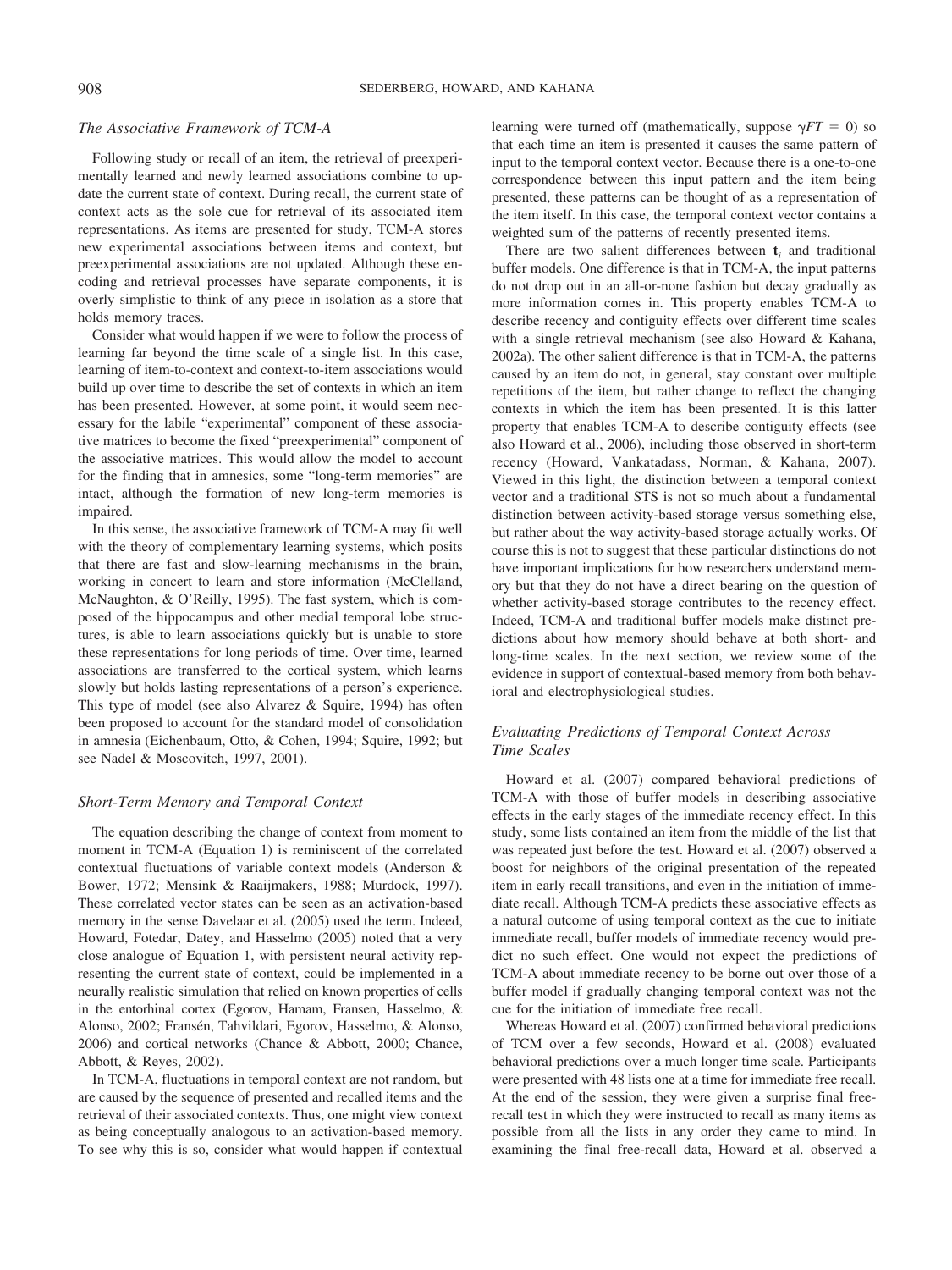recency effect that extended six to eight *lists* into the past. Moreover, Howard et al. observed a contiguity effect across lists in the final free-recall data that extended about 10 lists in each direction. A particularly striking feature of these data was the similar functional form observed for the recency and contiguity effects across time scales, suggesting that a similar cuing mechanism operates over short and long time scales, as predicted by TCM-A*.*

TCM-A naturally explains the findings of Howard et al. (2008) if the temporal context vector is allowed to change gradually across lists in addition to changing gradually within each list. If the temporal context vector is an activation-based memory in the medial temporal lobe, as hypothesized by Howard et al. (2005), then this means that there should be neural activity in the medial temporal lobe that persists across lists.

Manns, Howard, and Eichenbaum (2007) examined the ensemble firing patterns of cells in the hippocampus while rats performed a judgment-of-recency task on lists of odors. In their experiment, rats were given "lists" of five odors. At the end of each list, the rats were presented with two odors from the list and rewarded for approaching the one that was presented earlier in the list. The rats were implanted with electrodes in the hippocampus that were able to record simultaneously from multiple, as many as several dozen, hippocampal neurons. Manns et al. (2007) treated these ensembles as vectors of neural activity and examined the way the ensemble firing pattern changed across time periods when the rat was "studying" the list odors. Manns et al. (2007) showed that the neural activity vector was more similar for study events that occurred closer together in time than for events that occurred further apart in time (see Equation 1). That is, all other things being equal, the ensemble patterns for study events corresponding to nearby serial positions within a particular list were more similar to each other than ensemble patterns corresponding to study events from serial positions farther apart in the list. Remarkably, Manns et al. (2007) also observed that the neural ensemble response changed gradually across lists as well, with measurable changes in the ensemble vector extending over essentially the entire recording session. This long-range correlation observed in the neural activity vector across lists in the rat hippocampus parallels the long-range correlations predicted for the temporal context vector across lists of words based on behavioral results from humans (Howard et al., 2008). These recent findings suggest that the TCM framework captures some basic insights about how episodic memory is encoded and retrieved at both short and long time scales.

## *Ingredients for a More Complete Model of Free Recall*

Although TCM-A can account for many of the major findings in free recall, the model is still missing a number of mechanisms that would be required to explain the full range of benchmark phenomena. Specifically, TCM-A does not have the necessary machinery to explain semantic similarity, category clustering, and falsememory effects. TCM-A is also missing a realistic model of encoding and rehearsal processes, which have been shown to be related to several important recall phenomena such as the primacy effect. Below we discuss potential extensions of TCM-A that would make it a more complete description of free recall.

*Semantic retrieval effects.* Semantic relations between words have been demonstrated to influence behavior during memory tasks, giving rise to category clustering (Bousfield, 1953; Shuell,

1969) and semantic proximity effects (e.g., Howard & Kahana, 2002b; Romney, Brewer, & Batchelder, 1993). Computational models of semantic structure have exploited the fact that words with similar meaning occur in similar temporal contexts (Griffiths, Steyvers, & Tenenbaum, 2007; Jones & Mewhort, 2007; Landauer & Dumais, 1997; Lund & Burgess, 1996).

Zaromb et al. (2006) demonstrated that participants' prior list intrusions—incorrect recalls of items from earlier lists—tend to be semantically related to the correct recall that occurred just before the intrusion. This finding in recall of random word lists is reminiscent of the more striking demonstrations of false recall when lists are composed of items that are all strong associates of a critical nonpresented item, as in the Deese–Roediger–McDermott false-memory paradigm (Deese, 1959; Kimball et al., 2007; Roediger & McDermott, 1995). The TCM framework would suggest that prior list intrusions arise due to an interaction between the slowly drifting temporal context cue and semantic associations between items as expressed in the item-to-context and context-toitem matrices. In other words, the current state of temporal context would weakly activate items in prior lists to the extent that the items occurred recently and would provide an additional boost to items that are semantically similar to the current context.

On the basis of these findings, one possible way to include semantic associations in the TCM framework is to have offdiagonal terms of the preexperimental context-to-item association matrix code for the semantic representation of an item. This could allow for contextually mediated semantic retrieval effects such as prior list intrusions and false memory.

*Encoding variability.* Presently, the only source of variability in TCM-A is the stochastic noise in the accumulators. Although having a single source of variability does simplify analysis of the model, this is clearly not the case for actual memory. Numerous studies have reported that variability in brain activity during item encoding predicts what items will be recalled later (Paller & Wagner, 2002; Sederberg, Kahana, Howard, Donner, & Madsen, 2003; Sederberg, Schulze-Bonhage, Madsen, Bromfield, Litt, et al., 2007; Sederberg, Schulze-Bonhage, Madsen, Bromfield, McCarthy, 2007). Such subsequent memory effects suggest that the level of encoding varies during the study list and that this affects subsequent memorability. In TCM-A, encoding variability could be implemented by treating  $\gamma TF$  and/or  $\gamma FT$  as a random variable that varies from item to item.<sup>11</sup> In other words, the weight of newly learned experimental item-to-context associations would change for each item presentation. Theoretically, it should be possible to set the degree of encoding on the basis of neural activity recorded from participants performing the task, thus providing a link between the computational theory of episodic memory and brain data.

*Rehearsal.* Rehearsal processes have been implicated in a number of free-recall phenomena, including primacy effects and spacing effects (e.g., Rundus, 1971). Rehearsal could be implemented in TCM-A by allowing item retrievals during study, with recalled items receiving an encoding boost. This would allow for a direct comparison with overt rehearsal paradigms and the relationship between rehearsals and recalls (Laming, 2006; see also

<sup>&</sup>lt;sup>11</sup> It is also possible that the encoding of item-to-context and contextto-item associations are correlated across trials.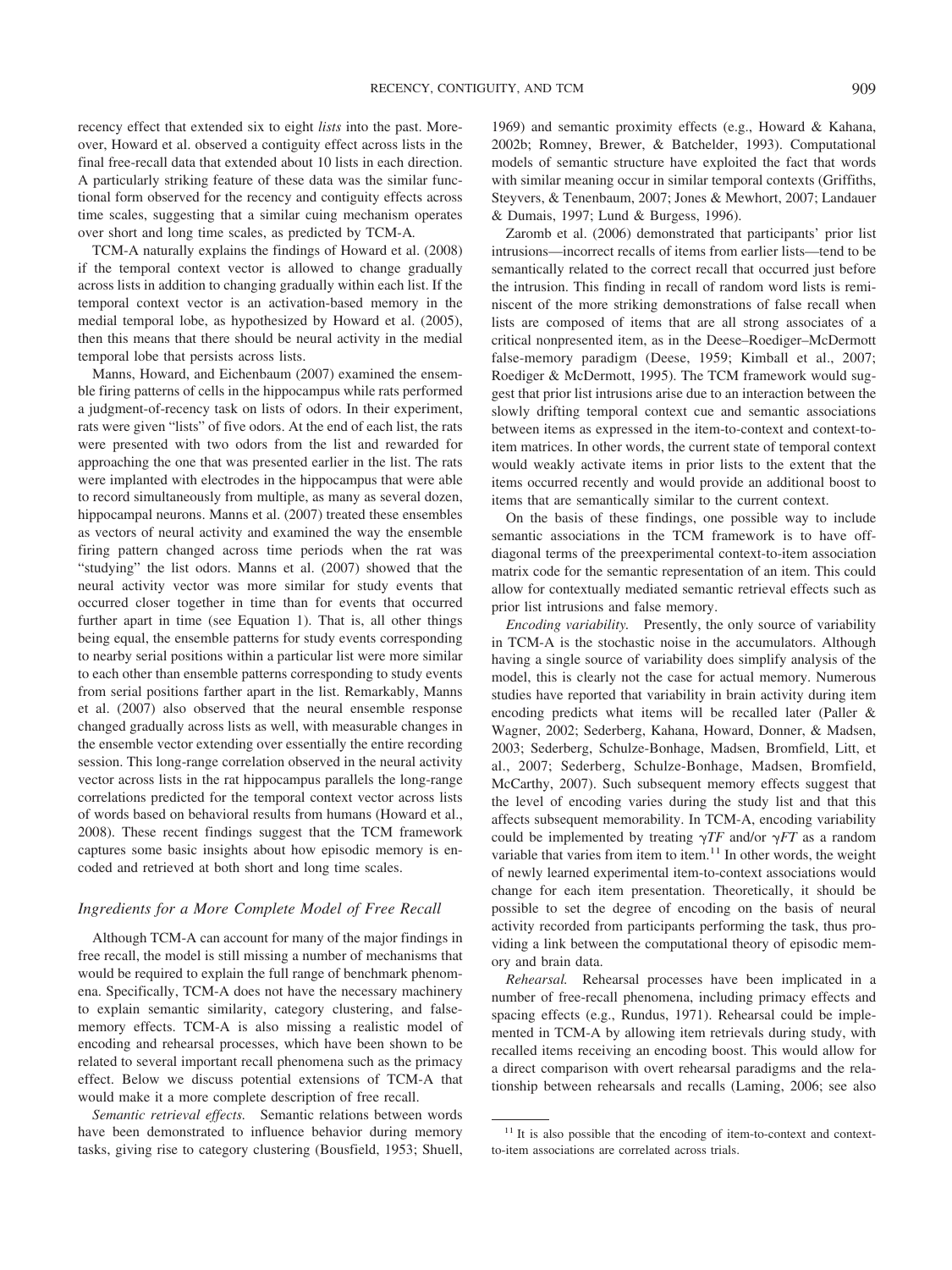Tan & Ward, 2000) as well as provide an explanation for why primacy effects are greatly diminished in studies in which rehearsal is limited (Howard & Kahana, 1999). Given that rehearsals would follow the same process as retrievals in TCM-A, it may be possible to map primacy effects to neural mechanisms as well.

*Going beyond temporal context.* In the present implementation of TCM-A, temporal context evolves solely as a result of items being activated during presentation or retrieval. Although this appears to be adequate for simulating encoding and retrieval of a standard free-recall list, items alone do not reflect the rich temporal context that people experience while encoding new experiences, even while in a controlled lab environment. One could envision an extension of TCM-A whereby additional sources of context would be represented in the model. Other contextual features could include the participants' task during encoding; the modality or source information of each item; ordinal information; list information; spatial information, including the location of a word on the screen and the spatial environment of the participant during the experiment; and even the participant's affective state. An extension of TCM-A in which this broader view of context is incorporated might allow the model to account for a far richer array of cognitive phenomena.

#### *Conclusions*

We have shown how TCM-A—a contextual-cuing model of episodic memory— can account for a wide range of recall phenomena, including recency and contiguity effects in immediate, delayed, and continual distractor free recall. In addition, TCM-A was able to account for a number of major empirical dissociations between recency effects observed in immediate and continual distractor free recall, including the longer time to first recall in continual distractor free recall, changes in the contiguity effect with output position in immediate free recall, as well as the resistance of recency in immediate free recall to both proactive interference and amnesia. The ability to account for these dissociations is striking because the model assumes that the same retrieval process supports recency and contiguity in both shortterm and long-term memory tasks. Thus, we would argue that the universal phenomenon of recency in memory tasks may reflect a single basic forgetting mechanism, and that mechanism may be the fluctuating internal contextual state of the organism (e.g., Estes, 1950; McGeoch, 1932).

#### References

- Alvarez, P., & Squire, L. R. (1994). Memory consolidation and the medial temporal lobe: A simple network model. *Proceedings of the National Academy of Sciences, USA, 91,* 7041–7045.
- Anderson, J. R., & Bower, G. H. (1972). Recognition and retrieval processes in free recall. *Psychological Review, 79,* 97–123.
- Atkinson, R. C., & Shiffrin, R. M. (1968). Human memory: A proposed system and its control processes. In K. W. Spence & J. T. Spence (Eds.), *The psychology of learning and motivation* (Vol. 2, p. 89 –105). New York: Academic Press.
- Bjork, R. A., & Whitten, W. B. (1974). Recency-sensitive retrieval processes in long-term free recall. *Cognitive Psychology, 6,* 173–189.
- Bogacz, R. (2007). Optimal decision-making theories: Linking neurobiology with behaviour. *Trends in Cognitive Sciences, 11,* 118 –125.
- Bogacz, R., Brown, E., Moehlis, J., Holmes, P., & Cohen, J. D. (2006). The

physics of optimal decision making: A formal analysis of models of performance in two-alternative forced-choice tasks. *Psychological Review, 113,* 700 –765.

- Bogacz, R., Usher, M., Zhang, J., & McClelland, J. L. (2007, April). Extending a biologically inspired model of choice: Multi-alternatives, nonlinearity and value-based multidimensional choice. *Philosophical Transactions of the Royal Society of London B, Series B: Biological Sciences, 362,* 1655–1670.
- Bousfield, W. A. (1953). The occurrence of clustering in the recall of randomly arranged associates. *Journal of General Psychology, 49,* 229 –240.
- Bower, G. H. (1972). Stimulus-sampling theory of encoding variability. In A. W. Melton & E. Martin (Eds.), *Coding processes in human memory* (p. 85–121). New York: Wiley.
- Brodie, D. A., & Murdock, B. B. (1977). Effects of presentation time on nominal and functional serial position curves in free recall. *Journal of Verbal Learning and Verbal Behavior, 16,* 185–200.
- Brown, G. D. A., Neath, I., & Chater, N. (2007). A temporal ratio model of memory. *Psychological Review, 114,* 539 –576.
- Brown, G. D. A., Preece, T., & Hulme, C. (2000). Oscillator-based memory for serial order. *Psychological Review, 107,* 127–181.
- Brown, G. D. A., Sala, S., Foster, J., & Vousden, J. (2007). Amnesia, rehearsal, and temporal distinctiveness models of recall. *Psychonomic Bulletin & Review, 14,* 256 –260.
- Brown, T. (1824). *Lectures on the philosophy of the human mind.* Philadelphia: John Grigg and William P. Bason.
- Burgess, N., & Hitch, G. J. (1999). Memory for serial order: A network model of the phonological loop and its timing. *Psychological Review, 106,* 551–581.
- Calkins, M. W. (1896). Association: An essay analytic and experimental. *Psychological Review Monographs Supplement, 1*(2), 1–56.
- Carlesimo, G. A., Marfia, G. A., Loasses, A., & Caltagirone, C. (1996). Recency effect in anterograde amnesia: Evidence for distinct memory stores underlying enhanced retrieval of terminal items in immediate and delayed recall paradigms. *Neuropsychologia, 34,* 177–184.
- Chance, F. S., & Abbott, L. F. (2000). Divisive inhibition in recurrent networks. *Network, 11,* 119 –129.
- Chance, F. S., Abbott, L. F., & Reyes, A. D. (2002). Gain modulation from background synaptic input. *Neuron, 35,* 773–782.
- Craik, F. I. M., & Birtwistle, J. (1971). Proactive inhibition in free recall. Journal of Experimental Psychology, 91, 120-123.
- Crowder, R. G. (1976). *Principles of learning and memory.* Hillsdale, NJ: Erlbaum.
- Crowder, R. G. (1982). The demise of short-term memory. *Acta Psychologica, 50,* 291–323.
- Davelaar, E. J., Goshen-Gottstein, Y., Ashkenazi, A., Haarmann, H. J., & Usher, M. (2005). The demise of short-term memory revisited: Empirical and computational investigations of recency effects. *Psychological Review, 112,* 3– 42.
- Deese, J. (1959). On the prediction of occurrence of particular verbal intrusions in immediate recall. *Journal of Experimental Psychology, 58,* 17–22.
- Deese, J., & Kaufman, R. A. (1957). Serial effects in recall of unorganized and sequentially organized verbal material. *Journal of Experimental Psychology, 54,* 180 –187.
- Egorov, A., Hamam, B., Fransen, E., Hasselmo, M., & Alonso, A. A. (2002, November 14). Graded persistent activity in entorhinal cortex neurons. *Nature, 420,* 173–178.
- Eichenbaum, H., Otto, T., & Cohen, N. J. (1994). Two functional components of the hippocampal memory system. *Behavioral and Brain Sciences, 17,* 449 –518.
- Estes, W. K. (1950). Toward a statistical theory of learning. *Psychological Review, 57,* 94 –107.
- Estes, W. K. (1955). Statistical theory of spontaneous recovery and regression. *Psychological Review, 62,* 145–154.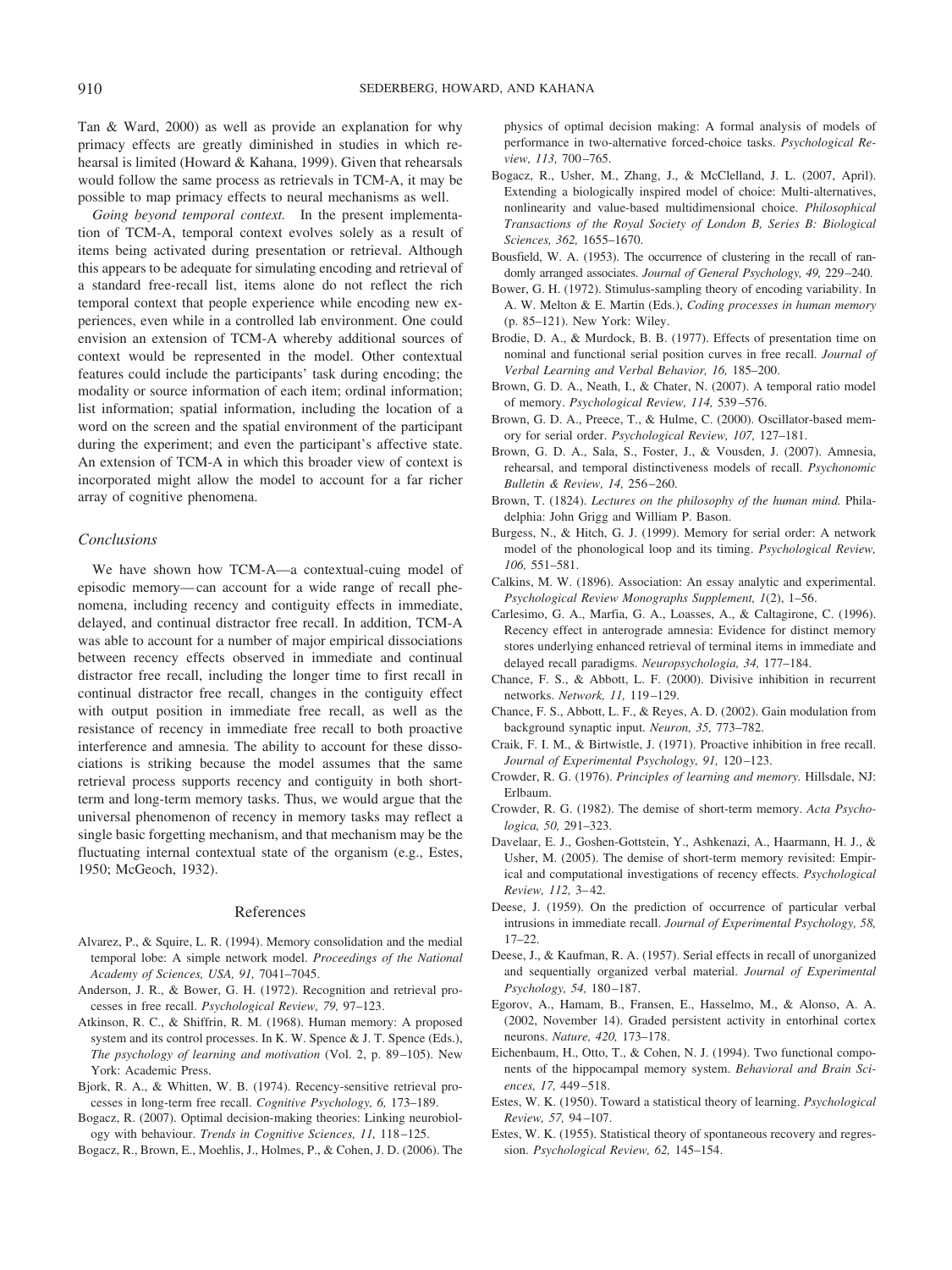- Estes, W. K. (1959). *Component and pattern models with Markovian interpretations: Studies in mathematical learning theory.* Stanford, CA: Stanford University Press.
- Fransén, E., Tahvildari, B., Egorov, A. V., Hasselmo, M. E., & Alonso, A. A. (2006). Mechanism of graded persistent cellular activity of entorhinal cortex layer V neurons. *Neuron, 49,* 735–746.
- Glanzer, M., & Cunitz, A. R. (1966). Two storage mechanisms in free recall. *Journal of Verbal Learning and Verbal Behavior, 5,* 351–360.
- Glenberg, A. M., Bradley, M. M., Kraus, T. A., & Renzaglia, G. J. (1983). Studies of the long-term recency effect: Support for a contextually guided retrieval theory. *Journal of Experimental Psychology: Learning, Memory, and Cognition, 12,* 413– 418.
- Glenberg, A. M., Bradley, M. M., Stevenson, J. A., Kraus, T. A., Tkachuk, M. J., & Gretz, A. L. (1980). A two-process account of long-term serial position effects. *Journal of Experimental Psychology: Human Learning and Memory, 6,* 355–369.
- Glenberg, A. M., & Swanson, N. G. (1986). A temporal distinctiveness theory of recency and modality effects. *Journal of Experimental Psychology: Learning, Memory, and Cognition, 12,* 3–15.
- Greene, R. L. (1986). Sources of recency effects in free recall. *Psychological Bulletin, 99,* 221–228.
- Griffiths, T. L., Steyvers, M., & Tenenbaum, J. B. (2007). Topics in semantic representation. *Psycholgical Review, 114,* 211–244.
- Hasselmo, M. E., Bodelon, C., & Wyble, B. P. (2002). A proposed function for hippocampal theta rhythm: Separate phases of encoding and retrieval enhance reversal of prior learning. *Neural Computation, 14,* 793– 817.
- Hogan, R. M. (1975). Interitem encoding and directed search in free recall. *Memory & Cognition, 3,* 197–209.
- Howard, M. W. (2004). Scaling behavior in the temporal context model. *Journal of Mathematical Psychology, 48,* 230 –238.
- Howard, M. W., Fotedar, M. S., Datey, A. V., & Hasselmo, M. E. (2005). The temporal context model in spatial navigation and relational learning: Toward a common explanation of medial temporal lobe function across domains. *Psychological Review, 112,* 75–116.
- Howard, M. W., & Kahana, M. J. (1999). Contextual variability and serial position effects in free recall. *Journal of Experimental Psychology: Learning, Memory, and Cognition, 25,* 923–941.
- Howard, M. W., & Kahana, M. J. (2002a). A distributed representation of temporal context. *Journal of Mathematical Psychology, 46,* 269 –299.
- Howard, M. W., & Kahana, M. J. (2002b). When does semantic similarity help episodic retrieval? *Journal of Memory and Language, 46,* 85–98.
- Howard, M. W., Kahana, M. J., & Wingfield, A. (2006). Aging and contextual binding: Modeling recency and lag-recency effects with the temporal context model. *Psychonomic Bulletin & Review, 13,* 439 – 445.
- Howard, M. W., Vankatadass, V., Norman, K. A., & Kahana, M. J. (2007). Associative processes in immediate recency. *Memory & Cognition, 35,* 1700 –1711.
- Howard, M. W., Youker, T. E., & Venkatadass, V. (2008). The persistence of memory: Contiguity effects across several minutes. *Psychonomic Bulletin & Review, 15,* 58 – 63.
- Jones, M. N., & Mewhort, D. J. K. (2007). Representing word meaning and order information in a composite holographic lexicon. *Psychological Review, 114,* 1–37.
- Jonides, J., Lewis, R., Nee, D., Lustig, C., Berman, M., & Moore, K. (2007). The mind and brain of short-term memory. *Annual Review of Psychology, 59,* 193–224.
- Kahana, M. J. (1996). Associative retrieval processes in free recall. *Memory & Cognition, 24,* 103–109.
- Kahana, M. J. (in press). *Foundations of human memory.* Cambridge, England: Oxford University Press.
- Kahana, M. J., Howard, M. W., & Polyn, S. M. (2008). Associative retrieval processes in episodic memory. In H. L. Roediger III (Ed.), *Cognitive psychology of memory. Vol. 2 of learning and memory: A comprehensive reference, 4 vols*. Oxford, England: Elsevier.
- Kahana, M. J., Howard, M. W., Zaromb, F., & Wingfield, A. (2002). Age dissociates recency and lag recency effects in free recall. *Journal of Experimental Psychology: Learning, Memory, and Cognition, 28,* 530 –540.
- Kimball, D. R., Smith, T. A., & Kahana, M. J. (2007). The fSAM model of false recall. *Psychological Review, 114,* 954 –993.
- Laming, D. (1999). Testing the idea of distinct storage mechanisms in memory. *International Journal of Psychology, 34,* 419 – 426.
- Laming, D. (2006). Predicting free recalls. *Journal of Experimental Psychology: Learning, Memory, and Cognition, 32,* 1146 –1163.
- Landauer, T. K., & Dumais, S. T. (1997). Solution to Plato's problem: The latent semantic analysis theory of acquisition, induction, and representation of knowledge. *Psychological Review, 104,* 211–240.
- Lund, K., & Burgess, C. (1996). Producing high-dimensional semantic spaces from lexical co-occurrence. *Behavior Research Methods, Instruments, & Computers, 28,* 203–208.
- Manns, J. R., Howard, M. W., & Eichenbaum, H. (2007). Gradual changes in hippocampal activity support remembering the order of events. *Neuron, 56,* 530 –540.
- Marks, A. R., & Cermak, L. S. (1998). Intact temporal memory in amnesic patients. *Neuropsychologia, 36,* 935–943.
- McClelland, J. L., McNaughton, B. L., & O'Reilly, R. C. (1995). Why there are complementary learning systems in the hippocampus and neocortex: Insights from the successes and failures of connectionist models of learning and memory. *Psychological Review, 102,* 419 – 457.
- McGeoch, J. A. (1932). Forgetting and the law of disuse. *Psychological Review, 39,* 352–370.
- McMillen, T., & Holmes, P. (2006). The dynamics of choice among multiple alternatives. *Journal of Mathematical Psychology, 50,* 20 –57.
- Mensink, G-J. M., & Raaijmakers, J. G. W. (1988). A model for interference and forgetting. *Psychological Review, 95,* 434 – 455.
- Mensink, G-J. M., & Raaijmakers, J. G. W. (1989). A model for contextual fluctuation. *Journal of Mathematical Psychology, 33,* 172–186.
- Monsell, S. (1978). Recency, immediate recognition memory, and reaction time. *Cognitive Psychology, 10,* 465–501.
- Murdock, B. B. (1960). The distinctiveness of stimuli. *Psychological Review, 67,* 16 –31.
- Murdock, B. B. (1962). The serial position effect of free recall. *Journal of Experimental Psychology, 64,* 482– 488.
- Murdock, B. B. (1974). *Human memory: Theory and data.* Potomac, MD: Erlbaum.
- Murdock, B. B. (1997). Context and mediators in a theory of distributed associative memory (TODAM2). *Psychological Review, 104,* 839 – 862.
- Murdock, B. B., & Metcalfe, J. (1978). Controlled rehearsal in single-trial free recall. *Journal of Verbal Learning and Verbal Behavior, 17,* 309 –324.
- Murdock, B. B., & Okada, R. (1970). Interresponse times in single-trial free recall. *Journal of Verbal Learning and Verbal Behavior, 86,* 263–267.
- Nadel, L., & Moscovitch, M. (1997). Memory consolidation, retrograde amnesia and the hippocampal complex. *Current Opinion in Neurobiology, 7,* 217–227.
- Nadel, L., & Moscovitch, M. (2001). The hippocampal complex and long-term memory revisited. *Trends in Cognitive Sciences, 5,* 228 –230.
- Nairne, J. S., Neath, I., Serra, M., & Byun, E. (1997). Positional distinctiveness and the ratio rule in free recall. *Journal of Memory and Language, 37,* 155–166.
- Neath, I. (1993). Contextual and distinctive processes and the serial position function. *Journal of Memory and Language, 32,* 820 – 840.
- Neath, I., & Crowder, R. G. (1990). Schedules of presentation and temporal distinctiveness in human memory. *Journal of Experimental Psychology: Learning, Memory, and Cognition, 16,* 316 –327.
- Neath, I., & Crowder, R. G. (1996). Distinctiveness and very short-term serial position effects. *Memory, 4,* 225–242.
- Nilsson, L. G., Wright, E., & Murdock, B. B. (1975). The effects of visual presentation method on single-trial free recall. *Memory & Cognition, 3,* 427– 433.